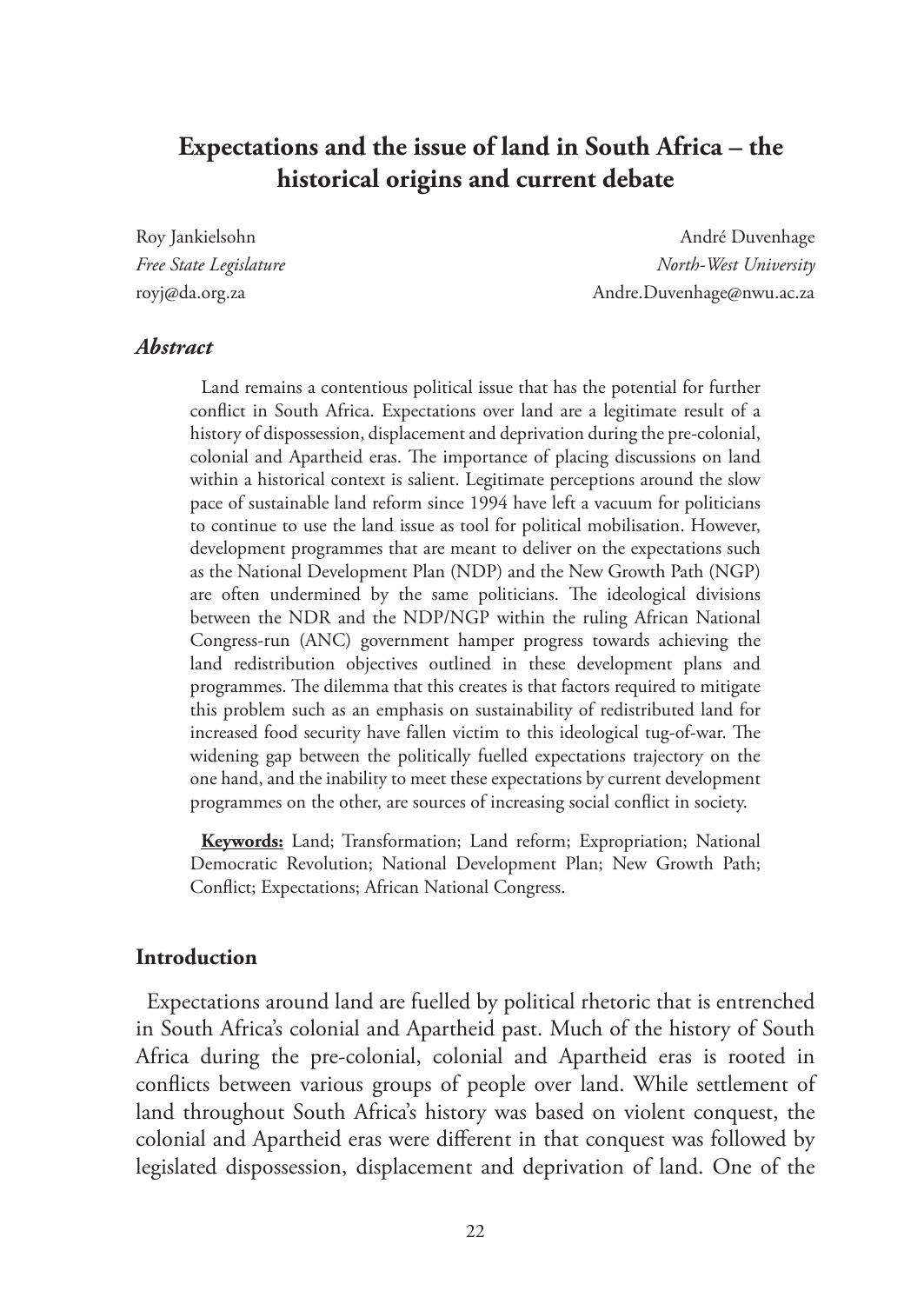most famous quotes explaining the effect of the infamous 1913 Natives Land Act was from Sol Plaatjie's political tract *Native Life in South Africa?* in which he stated: "Awakening on Friday morning, June 20, 1913, the South African native found himself, not actually a slave, but a pariah in the land of his birth".1 This comment explains the basis for the expectation that a post-1994 South Africa would meet the demands for redistribution and redress. The slow pace of visible transformation in this regard has become a source of political mobilisation around the issue of land redistribution.

Comments by South Africa's former President Jacob Zuma during a speech at the 2017 official opening of the National House of Traditional Leaders emphasised that historically based issues relating to transformation of land ownership are far from resolved. On this occasion Zuma made the following comments:<sup>2</sup>

The land question is central to the achievement of a National Democratic Society and true reconciliation and empowerment of our people. It is a central issue for traditional leaders. We have identified the weaknesses in the land restitution and redistribution programme. The willing buyer, willing seller principle did not work effectively. It made the State a price taker in an unfair process. In addition, there are too many laws dealing with land reform which causes confusion and delays. The fact remains that land hunger is real… .

While such comments lack tangible solutions, they do fuel expectations of alternative methods to speed up transformation of land ownership in South Africa. Many expectations in this regard are based on National Democratic Revolution (NDR) political rhetoric over transformation of land ownership. In more recent times, this has fuelled a more radical approach to land reform, land restitution and land tenure reform. In this respect radical land reform is conceptualised by Jankielsohn and Duvenhage as:<sup>3</sup>

... policies and legislation that allow for the abrupt and fundamental (often revolutionary) modification of the patterns of land ownership and usage through the redistribution of land from one group to another, using methods that may be regarded as an extrinsic threat to an existing order.

The slow pace of state induced redistribution of land from white to black ownership has increased expectations that have become a significant source of

<sup>1</sup> M Plaut & P Holden, *Who rules South Africa? Pulling the strings in the battle for power* (Jeppestown, Jonathan Ball, 2012), p. 305.

<sup>2</sup> J Zuma, "Address by President Zuma at the Annual Official Opening of the House of Traditional Leaders on 3 March 2016, Parliament, Cape Town" (available at http://www.gov.za/speeches/president-jacob-zuma-annualopening-national-house-traditional-leaders-3-mar-2016-0000, as accessed on 3 March 2017).

<sup>3</sup> R Jankielsohn & A Duvenhage, "Radical land reform in South Africa – A comparative perspective", *Journal for Contemporary History*, 42(2), 2017, p. 7.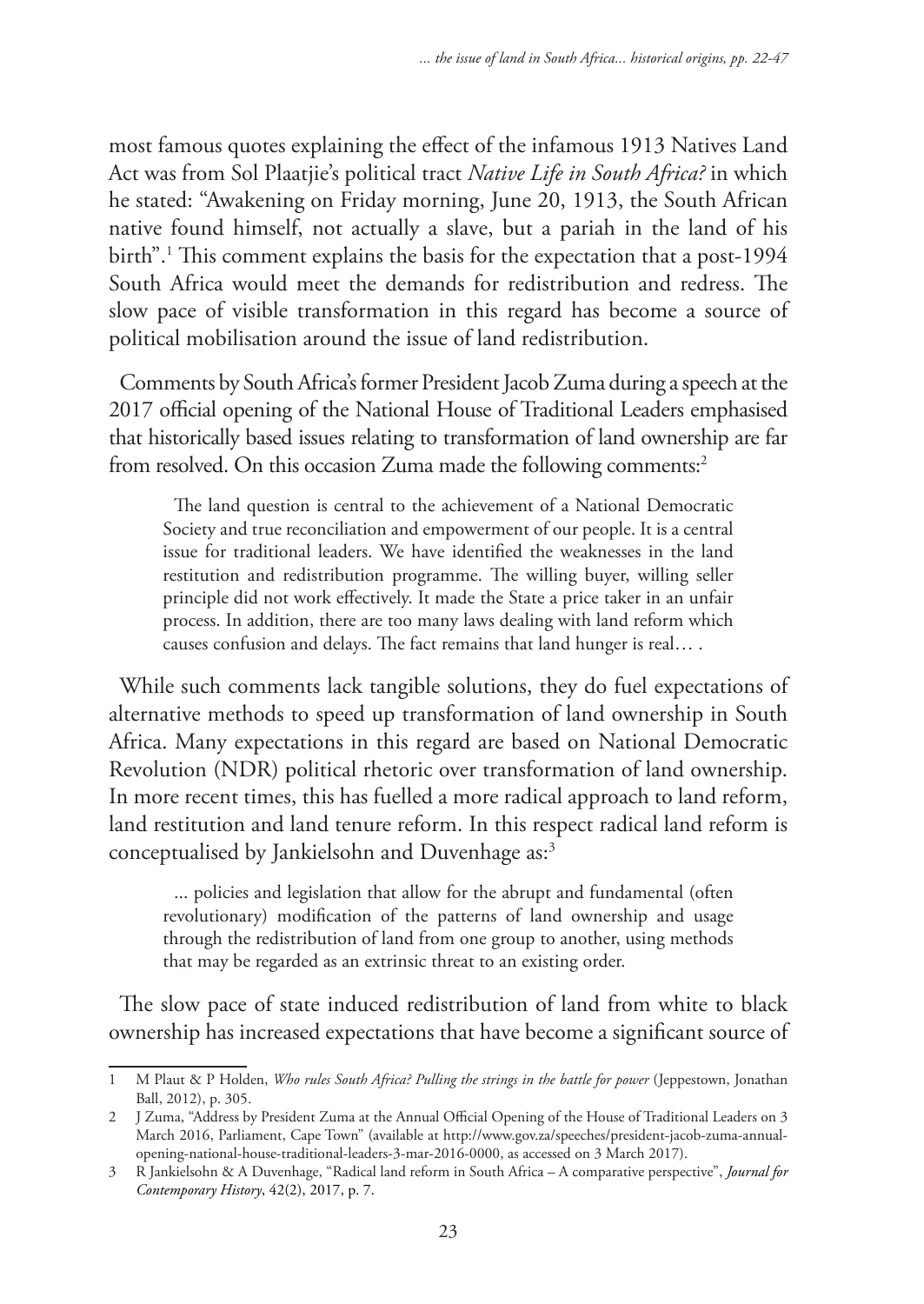potential conflict in society. Government economic development programmes such as the most recent National Development Plan (NDP) and the New Growth Path (NGP) have been unable to meet the economic expectations of pre-1994 revolutionary objectives that continue to be espoused by politicians in the African National Congress (ANC) led government.

Where land redistribution has taken place, economic expectations of sustainable livelihoods for beneficiaries have in most instances been dashed by the lack of effective post-settlement support. It has been estimated that up to 90% of farms that were redistributed between 1994 and 2012 are no longer productive.<sup>4</sup>

The issue of land has the potential to increase social conflict in South Africa. In this respect it is important to define social conflict as existing:<sup>5</sup>

… when parties believe that their aspirations cannot be achieved simultaneously, or perceive a divergence in their values, needs or interests and purposefully employ their power in an effort to defeat, neutralise, or eliminate each other to protect or further their interests in the interaction.

The dissatisfaction among the rural poor is rooted in a legitimate expectation that democracy would result in significant economic benefits. South Africans believed that a change in the power structures in society would reduce unemployment, poverty and inequality. The unemployment rate of 27,1% (36,3% when discouraged job seekers are included) remains very high. Poverty continues to increase, with an estimated 21,7% of South Africans living in extreme poverty.6 Inequality is illustrated by statistics that indicate that in 2014 the average income of the top 10% full-time employees was 82 times higher than the bottom 10%.<sup>7</sup>

While unemployment and poverty increase and inequality gaps in South Africa widen, it appears that the ANC government is adamant to divert political attention away from this through an increased emphasis on unresolved historical issues relating to redistribution and redress of land. Attempts by politicians to divert attention away from their own failures by fuelling conflicts

<sup>4</sup> T Lund, "SA not reaping benefits of land reform", *Financial Mail,* 8 Aug 2012 (available at http://financialmail. co.za/politics/2012/08/08/sa-not-reaping-benefits-of-land-reform, as accessed on 24 May 2016).

<sup>5</sup> M Anstey, "Negotiating conflict – insights and skills for negotiators and peacemakers" (Cape Town, Juta, 1991), p. 4.

<sup>6</sup> StatsSA, "Quarterly Labour Force Survey Quarter 3: 2016" (available at http://www.statssa.gov.za/publications/ P0211/P02113rdQuarter2016, as accessed on 12 December 2016); A Musgrave, "More people living below breadline-Stats SA" (available at http://www.iol.co.za/business/news/more-people-living-below-breadline-- stats-sa-1813099, as accessed on 1 December 2016).

<sup>7</sup> G Isaacs, "Minimum wage would cut poverty and boost growth in SA" (available at http://www.fin24.com/opinion/ minimum-wage-would-cut-poverty-and-boost-growth-in-sa-20160803, as accessed on 1 December 2016).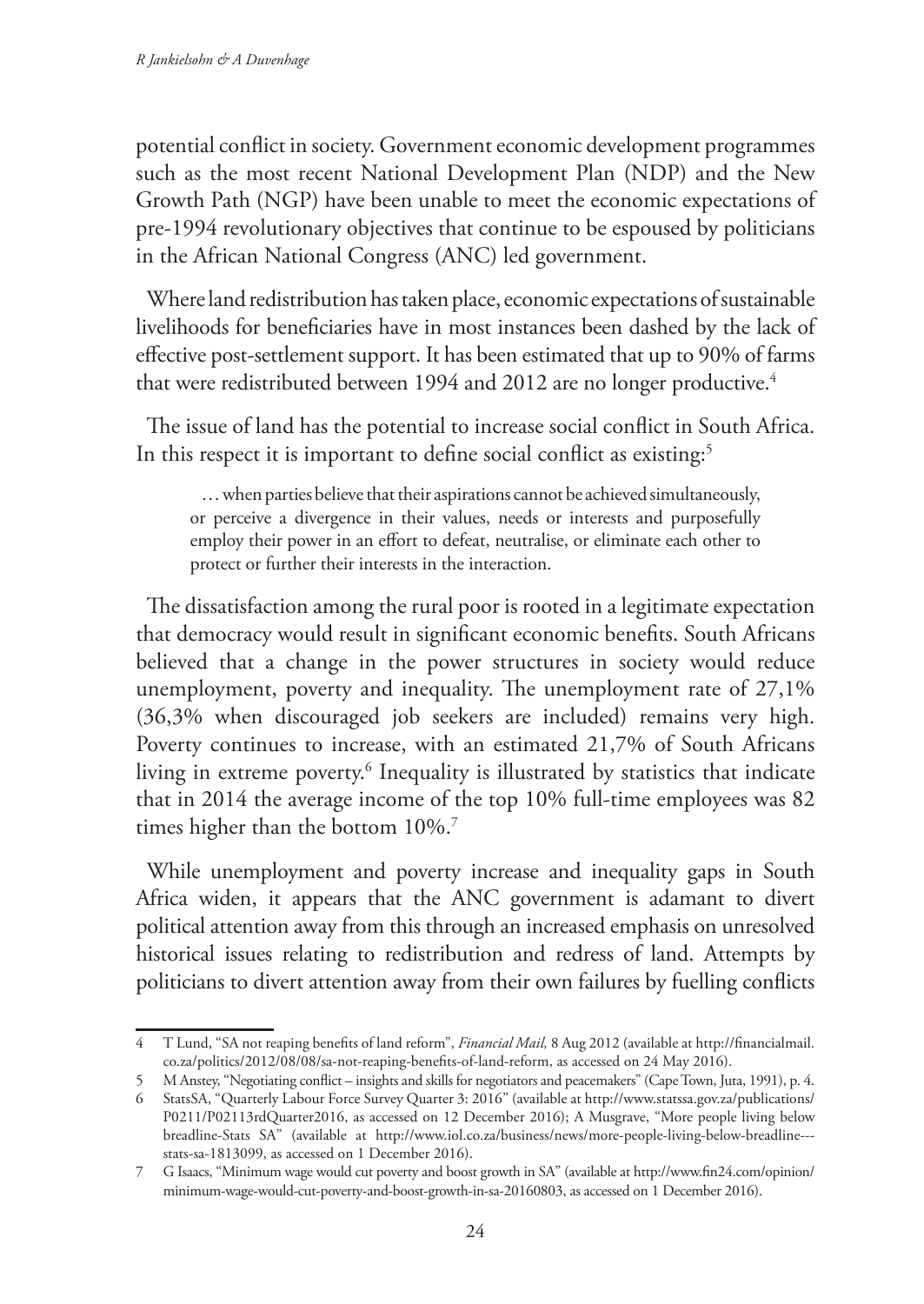based on diverse values, needs and interests relating to land are exacerbated by a perception that there cannot be a simultaneous resolution to this.

The article comprises a literature study using various sources such as books, academic journals and popular articles. Where necessary, definitions and conceptual references are used to contribute to the understanding of important concepts relating to the discussion.

The central aspects of the article deal with the historical context of land in South Africa, land as a source of political expectations, expectations as a source of conflict in society and in the concluding remarks suggestions are made regarding ways in which the conflict around land may be mitigated.

## **A historical context for expectations over land in South Africa**

A historical perspective on the interaction between various racial and ethnic groups in South Africa will contribute to a contextual understanding of the current debates around the issue of land in South Africa. In this respect, Pienaar<sup>8</sup> correctly indicates that in South Africa it is "impossible to discuss history and land separately". South Africa has experienced 364 years of documented conflict over issues relating to the ownership and occupation of land that is rooted in tribal and colonial conflicts as well as a system of racebased institutionalised separate development during the Apartheid era.

South Africa was inhabited for almost 2000 years by Khoikhoi who occupied the coastal regions of the current Western and Eastern Cape, while the San people lived in the interior of the country. The Khoikhoi were pastoralists who moved south and divided into three groups, namely the Korana who settled where the Orange and Vaal Rivers join, the Namaqua who moved into the Cape areas and the Einiqua who settled and followed the Orange River westwards. These groups clashed with the San people who had already inhabited the areas and who relied on wildlife for their hunter gatherer existence. While some San people fled into the mountainous and desert regions, others joined the Khoikhoi as hunters, herders, slaves or warriors. They later also merged into these societies.<sup>9</sup> These people may be regarded as the traditional inhabitants of South Africa, long before the so-called "Bantu" and "Europeans" moved

<sup>8</sup> JM Pienaar, *Land reform* (Cape Town, Juta, 2014), p. 53.

<sup>9</sup> R Beddy, *Inleiding tot die Geskiedenis van die Khoikhoi en San as Afrikane* (Bloemfontein, Handisa Media, 2007), pp. 25-27, C Saunders (ed.), *Illustrated history of South Africa. The real story* (Cape Town, The Reader's Digest Association, 1989), pp. 21-22.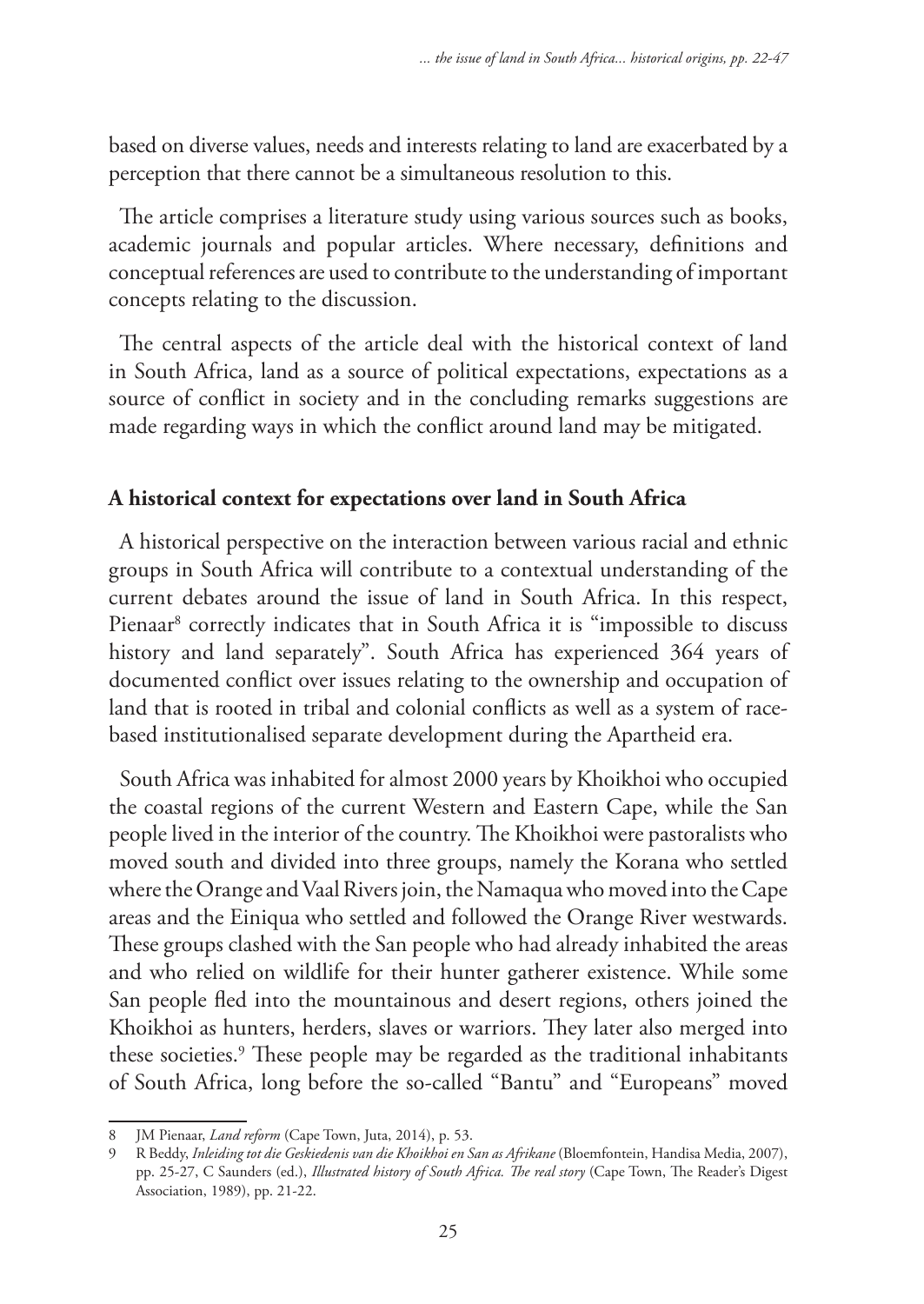into this area and occupied the land. The establishment of settlements into the interior by Europeans combined with the impacts of the Difeqane had devastating impacts on the indigenous people of the country. By the 1850's the control of the Khoi groups passed on to the Kora and Griekwa. Instability caused by internal conflicts, however, served as a reason for the Cape Colonial Government to take political control of their territories that were subsequently occupied by groups of white settlers.10

The "Bantu" (people) are regarded as all those groups who moved into Southern Africa from Central Africa and exclude the Khoikhoi and San people. The Bantu were divided into various groups such as the Nguni, Sotho, Venda and Tsonga. The Nguni was sub-divided into the Xhosa, Thembu, Mpondo, Mpondomise, Mfengu, Ndebele and Bomvana people. The Sotho was sub-divided into the Southern Sotho, called Basotho, and the Northern Sotho who was sub-divided into the Pedi, Lobedu and Tswana people. These groups moved into, and settled in, various fertile areas in the current South Africa between the thirteenth and sixteenth centuries.<sup>11</sup>

While the Portuguese were the first Europeans, under Bartholomew Diaz and Vasco da Gama, who sailed and landed along the shores of Southern Africa in the fifteenth century, the first settlement in the Cape by the Dutch East India Company in 1652, led by Jan van Riebeeck, is regarded as the first European occupation of land in the southern part of Africa. The settlement was agricultural in nature and was meant to serve as a supply base for trading ships travelling between Europe to the East. This European settlement expanded and soon clashed with indigenous people living in the area.<sup>12</sup>

The British occupied the Cape in 1795, by which time the Europeans had settled vast tracts of land from the Fish River in the east and halfway to the Orange River in the north. During the period between 1803 and 1806, the Cape was handed over to the Dutch government as a colony. The colony was, however, retaken by the British due to threats of French invasion. By 1806 the number of Europeans in the Cape Colony had amounted to about 27 000. The British actively recruited people from Britain to settle in the Cape Colony and from 1820 many of these settlers were given farms along the eastern

<sup>10</sup> J de Villiers, "The Dutch era at the Cape, 1652-1806", FJ Pretorius, *A history of South Africa. From the distant past to the present day* (Pretoria, Protea Book House, 2014), pp. 49-53.

<sup>11</sup> C Saunders (ed.), *Illustrated history of South Africa…*, pp. 62-63; L Changuion & B Steenkamp, *Disputed land: The historical development of the South African land issue, 1652-2011* (Pretoria, Protea Book House, 2012), p. 17.

<sup>12</sup> J de Villiers, "The Dutch era at the Cape, 1652-1806", FJ Pretorius, *A history of South Africa...*, pp. 41-43.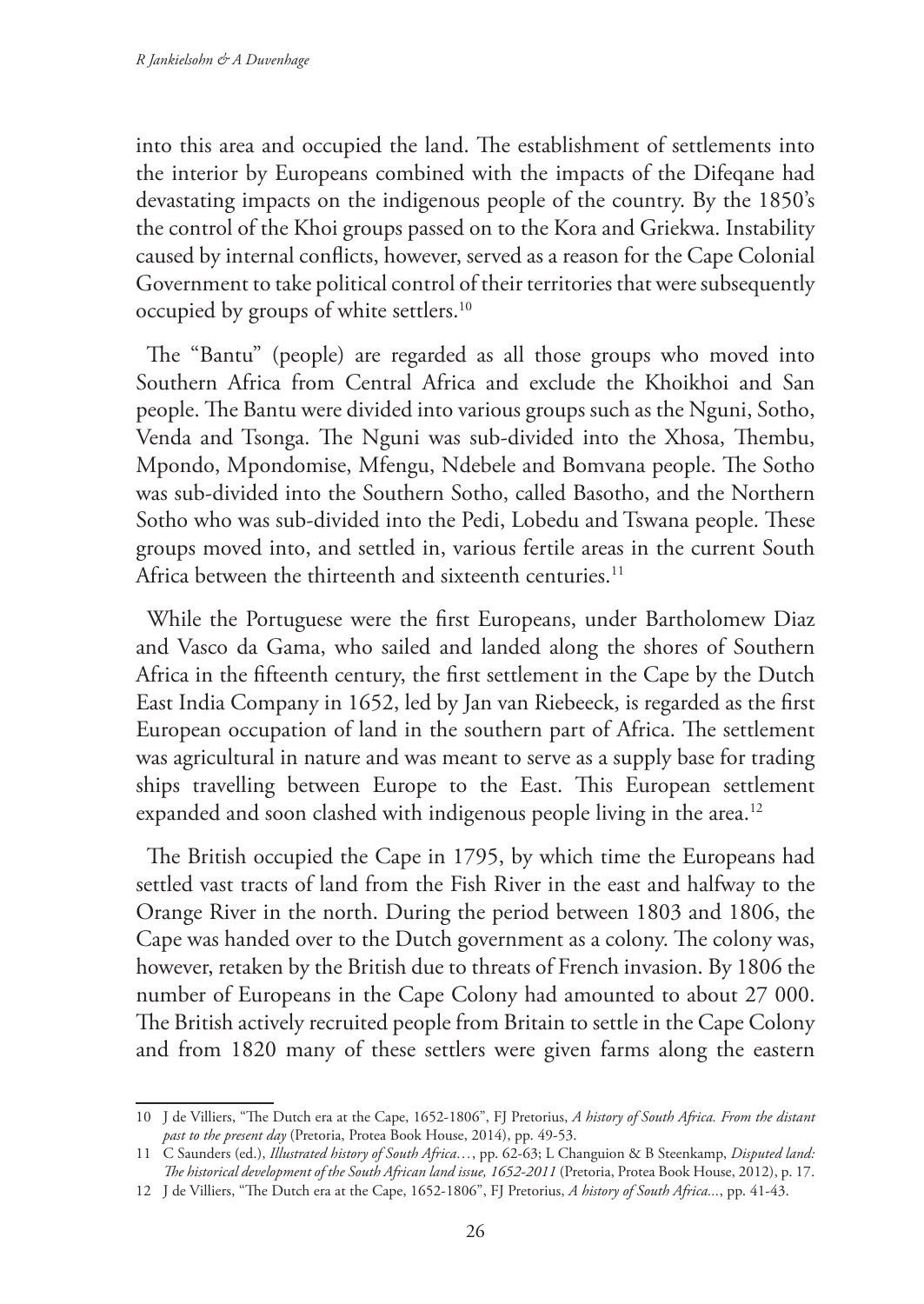border as a buffer between the colony and the Xhosa. Ongoing conflicts between the British government in the Cape and the Dutch population, as well as frontier conflicts with the Xhosa, led to the Great Trek (Voortrekkers) between 1834 and 1854. This resulted in the spread of groups of white people into the interior through lands inhabited by various black tribes.<sup>13</sup>

Many of the Southern African tribes were displaced due to the conflicts that had preceded the arrival of whites. In this respect, any discussion on the history of land ownership must take into account the pivotal role of the Nguni people in South Africa. In the eighteenth century land, water and grazing became important commodities in Nguni societies. The quest for land was mainly driven by large herds of cattle that were at the centre of the Nguni economy and social structures. Scarcity in this regard led to violent inter-clan conflicts that resulted in the annihilation of smaller Sotho and Nguni groups by the Mthethwa clan. After defeating the Buthelezi clan, Shaka gained control of the Zulu kingdom in 1815. By building a powerful army, he was able, through extreme violence and brutality, to unite many clans into his kingdom and drive many others into exile.<sup>14</sup>

While the Zulus traded regularly with the Portuguese in Algoa Bay, the first significant settlement of white people in the interior of the country were the "Voortekkers", whose initial numbers were about 15 000. They acquired land through negotiation that resulted in treaties or agreements, through bartering and exchanges of services, or by means of conquest. These groups of white "Boer" settlers added to the already volatile conflicts between the various groups such as the Ndebele under Mzilikazi and the Zulu under Shaka. During this time, many people and groups were unsettled and forced off their land by larger groups with stronger armies. Examples of such groups include the Ngwane, who fled the Zulu only to defeat the Hlubi, who in turn fled to join the Mfengu people. Other groups, fleeing the violence inflicted on them by the Zulu armies, fled into what is known today as Mozambique and caused a great deal of disruption on the Tsonga and Portuguese settlers. Invading Hlubi people also fought fierce battles with the Tlokwa people that disrupted the Sothos along the Caledon River. With the disbanding of some groups, others such as the Sotho and Tlokwa consolidated under Moshoeshoe. In

<sup>13</sup> J de Villiers, "Cape colonial society under British rule, 1806-1834", FJ Pretorius, *A history of South Africa. From the distant past to the present day* (Pretoria, Protea Book House, 2014), pp. 79-104; JM Pienaar, *Land Reform*  (Cape Town, Juta, 2014), p. 61.

<sup>14</sup> C Saunders (ed.), *Illustrated history of South Africa…,* pp. 80-84; HB Giliomee and Bulbenga, *New history of South Africa* (Cape Town, Tafelberg, 2007), pp. 124, 126, 138.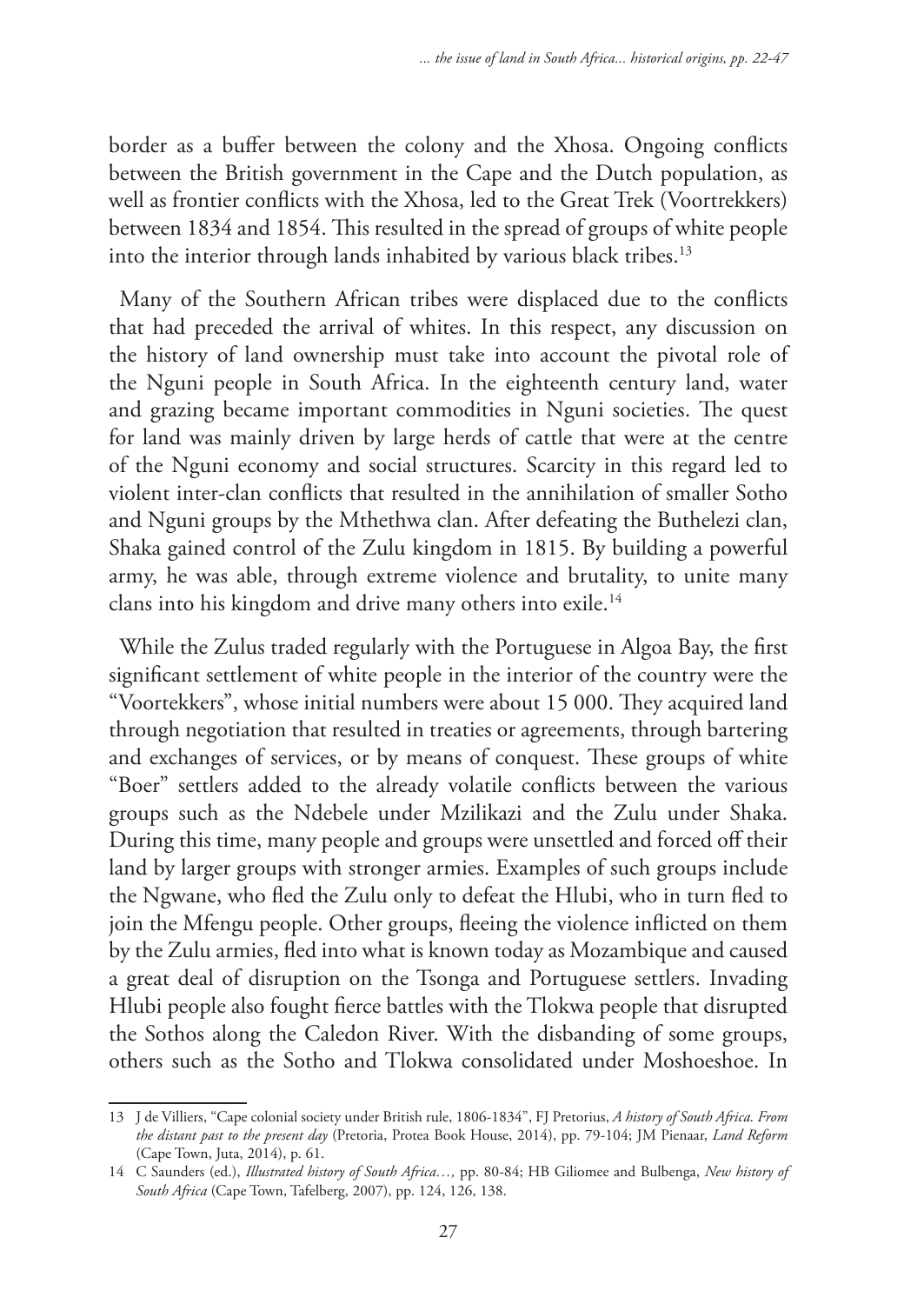other areas, the movement of the Ndebele together with the raids by the Ndwandwe caused great disruptions to the Pedi. Another group that was a victim of this, namely Mfengu assimilated with the Xhosa, while others settled under the protection of missionaries in the Cape.<sup>15</sup>

The 19th century of South African history was characterised by massive land dispossession as a result of tribal conflicts.<sup>16</sup> Omer-Cooper makes the following comment regarding this era:<sup>17</sup>

The colossal upheaval was accompanied by carnage and destruction on an appalling scale. Whole tribes were massacred and even more died in the famine and anarchy that followed in the wake of desolating hordes. Still greater numbers abandoned their ancestral lands and sought refuge in difficult mountain country or elsewhere, where geographical features held out hope of asylum. The pattern of the population distribution in South Africa was radically changed. Instead of fairly even scatter of tribes with population density varying according to the advantages of water and soil, great agglomerations of peoples emerged, often centred on relatively inhospitable terrain and separated from one another by considerable tracts of virtually empty land.

This era was generally known as the Mfecane by the Zulus and Difaqane by the Sotho. and remains a highly contentious issue in current political debates in South Africa. It has been argued that this era of political disruption and subsequent social instability paved the way for various groups of white people to enter, conquer and settle in territories inhabited by groups of black people in the interior of the country.18 The current ethnic population sizes and distribution of South Africa could be attributed to this era in which the Zulu, who assimilated women and children of other tribes into their own during conquests, remains the largest group in South Africa at 22,6% of the population, followed by Xhosa at 16%.19

Eye witness accounts of various naturalists and explorers such as Le Vaillant (1795), Lichtenstein (1806), Burchell (1815), Thompson (1827) and Gordon-Cummings (1850) indicate that large areas comprising much of the interior of South Africa, about two thirds of the country, were largely deserted in the eighteenth and early-nineteenth centuries and had probably never carried a population of more than 250 000. Most human settlements were

<sup>15</sup> C Saunders (ed.), *Illustrated history of South Africa…,* pp. 62-63; JM Pienaar, *Land reform*, pp. 88-92.

<sup>16</sup> J de Villiers, "The Dutch era at the Cape, 1652-1806", FJ Pretorius, *A history of South Africa...*, Chapters 5-7.

<sup>17</sup> O Cooper, *The Zulu aftermath. A nineteenth century revolution in Bantu Africa,* 7.

<sup>18</sup> J Visagie, "Migration and the societies north of the Gariep River", FJ Pretorius, *A history of South Africa...*, pp. 105-124.

<sup>19</sup> STATSSA, "Census 2011. Census in Brief. Report No 03-01-41" (available at www.statssa.gov.za/census/ census\_2011/Census\_products/Census\_2011\_Census\_in\_brief.pdf, as accessed on 11 April 2016), p. 24.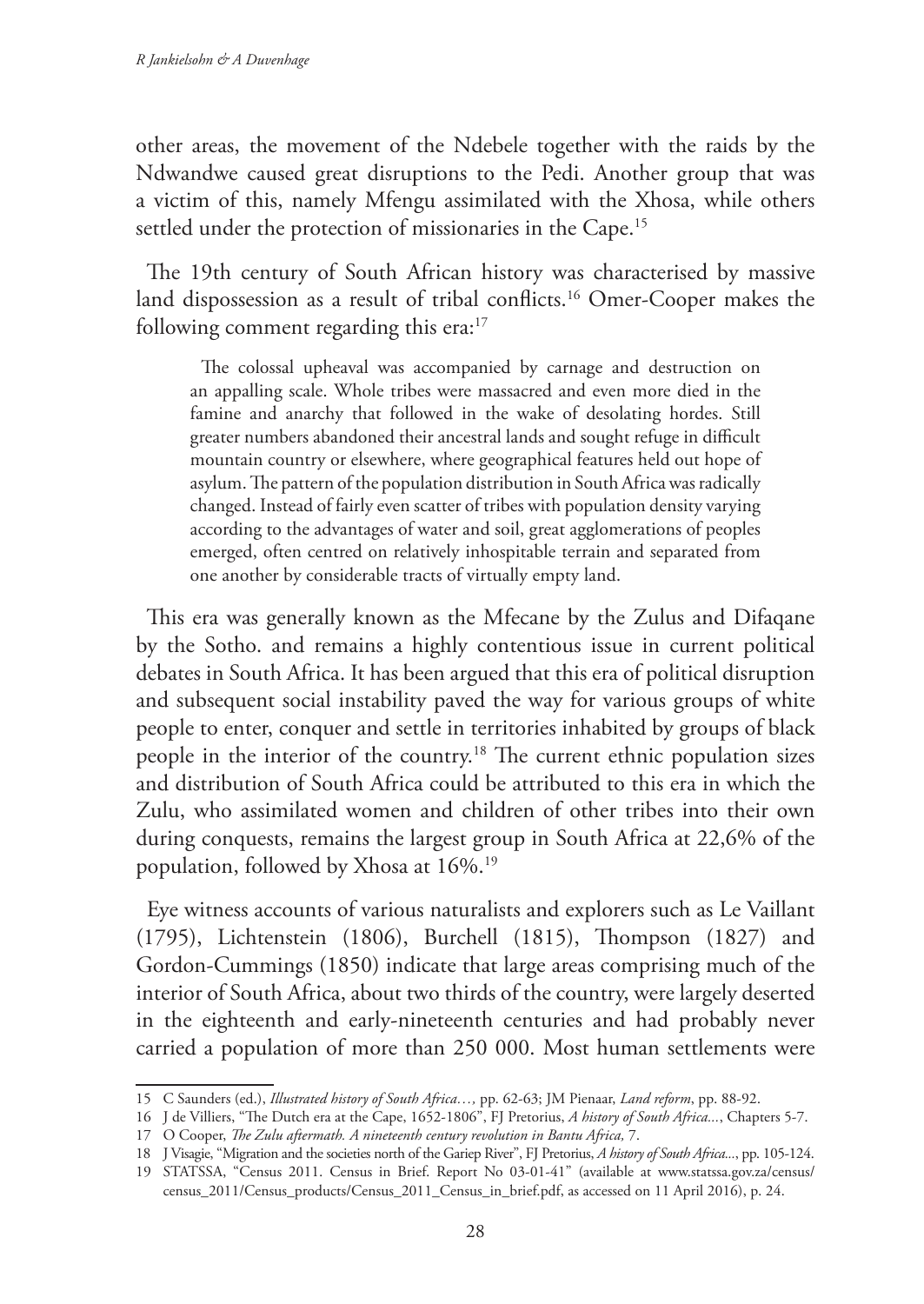along the coastline, adjacent interior and along the larger rivers in the interior of the country. Permanent settlements in the interior only took place after technology had been imported from Europe allowing for the extraction of underground water and the construction of storage dams. Only small isolated groups of nomadic settlements existed in the water scarce interior at the time, and these groups of people moved around in search of grazing, hunting grounds and water.20 Most major conflicts between various ethnic and racial groups at that time were over the more fertile parts of the country. This is supported by figures supplied by Changuion and Steenkamp<sup>21</sup> who indicate that, when the "Voortrekkers" arrived in the interior of the country, only about 33,6% of South Africa's current land was occupied by Bantu tribes. Alternative calculations indicate that this figure was closer to 41,2%.

Towards the end of the nineteenth century, land had become a scarce commodity. By the 1870s, there was a scarcity of farmland across the whole of South Africa. The issue of tenure was problematic since the African chief normally held the land on behalf of his people and he had the power to allocate arable land for use, but never outright ownership.<sup>22</sup> Grazing land was held in common, but the chief had control over it by the villagers' livestock. Outside of the Cape Colony, land tenure in the form of title deeds was reserved for whites. Many black people were forced, due to both the reduction of land and survival, to work on white owned farms. There were two types of labourers on white owned farms, those who were labour-tenants and those who worked for cash as well as payment in kind. Most labourers were labour-tenants, who were allowed to settle and graze their cattle and cultivate on farms. Male labour-tenants were obliged to work three months per year and females two days per week for the white farm owners. These individuals were known as "squatters", many of whom preferred this relative independence over having to provide wage labour in urban areas. By the end of the twentieth century,

<sup>20</sup> E Pringle, "Lessons from the drought", *Agri-SA, Agri Magazine*, 45(1), February/March 2016, p. 34.

<sup>21</sup> L Changuion & B Steenkamp, *Disputed land…,* p. 298.

<sup>22</sup> While land tenure is embedded into modern laws, it must be noted that freehold tenure that provides absolute ownership rights that imply the right to own, control, manage, use and dispose of property is often regarded as a western practice that was imported into Africa and other parts of the world. The Economic Commission for Africa explains that: "European settlers in Africa came with their own laws on land ownership. In Southern Africa for instance these were derived from Roman-Dutch law. The settlers created for themselves the legal regime of ownership that best protected them and gave them the largest bundle of rights possible under the imposed legal regimes". The pre-1994 legislative history of land tenure in South Africa is an example of how a white dominated legal system was imposed on South Africa to the detriment of the black majority (ECA, "Land tenure systems and their impacts on food security and sustainable development in Africa", *Economic Commission for Africa. Adis Ababa: ECA Printshop* (available at www.uncsd.2012.org/.../land-tenure-systems-%20and%20 their%20impacts%20on%20Food%20Security, as accessed on 15 February 2015), p. 21.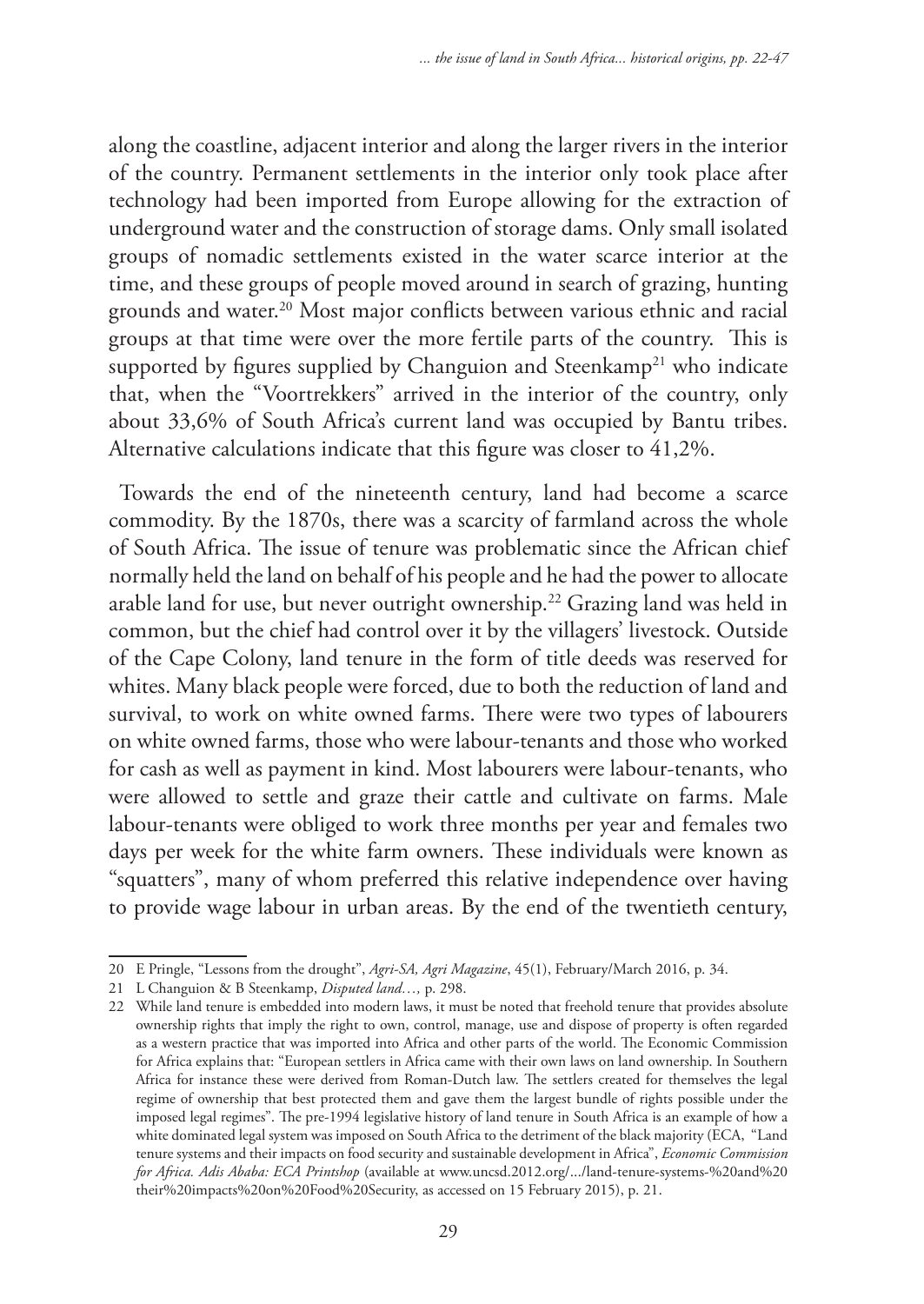there were more black people on white owned farms than in the reserves (created to house various groups of black people). The problem with this system was that it denied tenure in most areas to black people who first had to do work for the white landowners before they could tend to their own animals and crops. The introduction of "pass laws" later made it illegal for a black person to seek other employment or move to another landowner. The rise of a capitalist economy created the need for labour elsewhere, which resulted in legislation that attempted to curb labour tenancy and squatting. This was further augmented by the mechanisation on farms.<sup>23</sup>

The founding of the Union of South Africa in 1910 saw various pieces of legislation being implemented that included the Natives Land Act (Act No. 27 of 1913), Native Administration Act (Act No. 38 of 1927) and Bantu Trust and Land Act (Act No. 18 of 1936), all of which were aimed at regulating and restricting the movement and land ownership of black South Africans.<sup>24</sup> An era of legislated Apartheid (separate development) was implemented in the country from 1948 when the Reunited (Herenigde) National Party (later National Party) took over power in the country up to the negotiation phase with liberation movements in the early nineteen nineties. During this time, South Africa was divided into "Bantu Homelands", many of which were later to become so-called self-governing states under the supervision of the National Party government in South Africa.<sup>25</sup> It is estimated that 3,5 million people were uprooted between 1960 and 1983 as a result of the implementation of Apartheid policies and legislation.26 Towards the end of the 1980s and early 1990s seeds were sown for the dismantling of the Apartheid system in preparation for the first all-inclusive elections in 1994 and the enactment of a new constitution in 1996. From 1994, the newly elected ANC-led government began a process of transformation that included reversing the entrenched historic patterns of land ownership in South Africa.

Expectations relating to transformation of land ownership since 1994 were based on the presumption that redistribution and restitution would assist the

<sup>23</sup> EM Letsoalo, *Land reform in South Africa* (Johannesburg, Scotaville, 1987), pp. 30-31; TRH Davenport, *South Africa: A modern history*, p. 164.

<sup>24</sup> HM Feinberg, "Pre-apartheid African land ownership and the implication for the current restitution debate in South Africa", *Historia,* 40(2), 1995, pp. 48-63; CJF Muller, *Five hundred years…,* pp. 396-397; C Saunders, *Illustrated history of South Africa…*, pp. 379-380.

<sup>25</sup> DW Scher, "The consolidation of the apartheid state, 1948-1966"; K du Pisani, "BJ Vorster and separate development", FJ Pretorius, *A history of South Africa...*, pp. 329-350; 354.

<sup>26</sup> T Pepeteka, "Reversing the legacy of the 1913 Natives Land Act: progress of land reform", Research Unit Parliament 2013 (available at http://www.parliament.gov.za/content/Land%20Act%20-%20Paper%20-%20 Thembi%20-%20Final.pdf, as accessed on 10 June 2015), p. 1.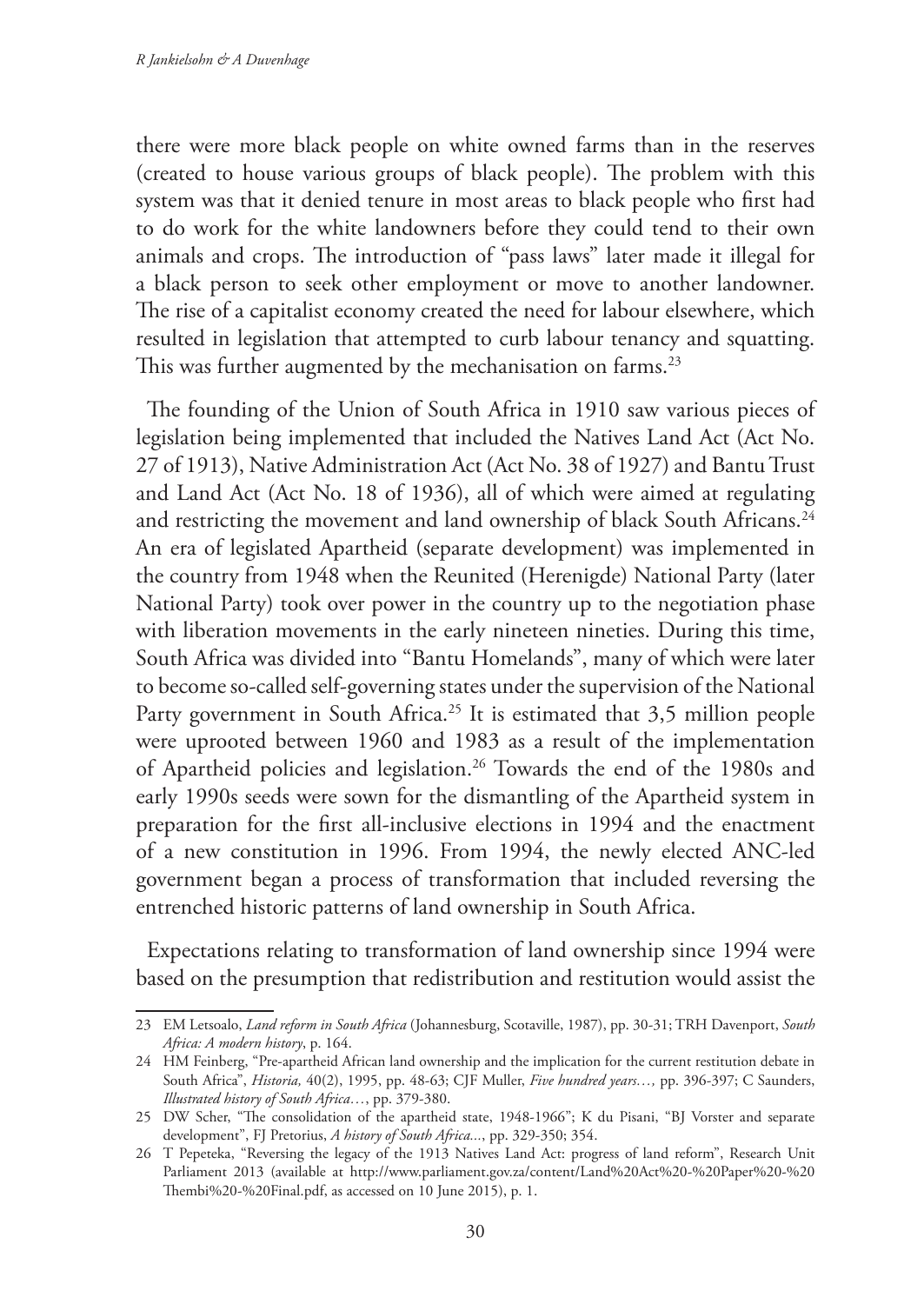rural poor to overcome poverty through access to land for sustainable and productive agricultural production. The post-Apartheid failures regarding sustainable land reform, together with a recent history of dispossession and deprivation, have become sources of political mobilisation that serve to increase of political expectations around the issue of land.

## **Land as a source of political expectations in South Africa**

As indicated in the introduction, this article will explain how historically based political expectations resulting from ANC party political NDR based rhetoric regarding transformation of land ownership are not aligned with the official ANC government development plans. The result of these contradictory approaches is a growing gap between political expectations and economic development which is a potential source of social conflict in society. It is therefore important to interrogate the NDR as a source of political expectations within the framework of the NDP and NGP as vehicles for rural agricultural development.

## *The NDR as a source of political expectations*

Transformation of land ownership was a central feature of anti-Apartheid rhetoric, but also in attempts to transform South African society since 1994. In this respect, it is important to define the concept transformation as: $27$ 

… the fast progressive, comprehensive, and fundamental political change of society, that arises from an unacceptable past, which takes on the form of central planning (social engineering and political manipulation), often driven by hegemony, with an emphasis on the management of change in general and conflict management in particular.

One of the ANC's founding documents that outlines the ideological struggle against Apartheid and for post-Apartheid transformation, the 1955 Freedom Charter pronounces that: "Restrictions of land ownership on a racial basis shall be ended, and all the land re-divided amongst those who work it to banish famine and hunger…".28

<sup>27</sup> A Duvenhage, "Politieke transformasie as 'n ideologiese denkraamwerk: 'n Beledsdinamiese analise en perspektief", *Koers,* 72(3), 2007, pp. 377- 404.

<sup>28</sup> ANC, "The Freedom Charter" (available at http://www.anc.org.za/show.php?id=72, as accessed on 29 May 2015).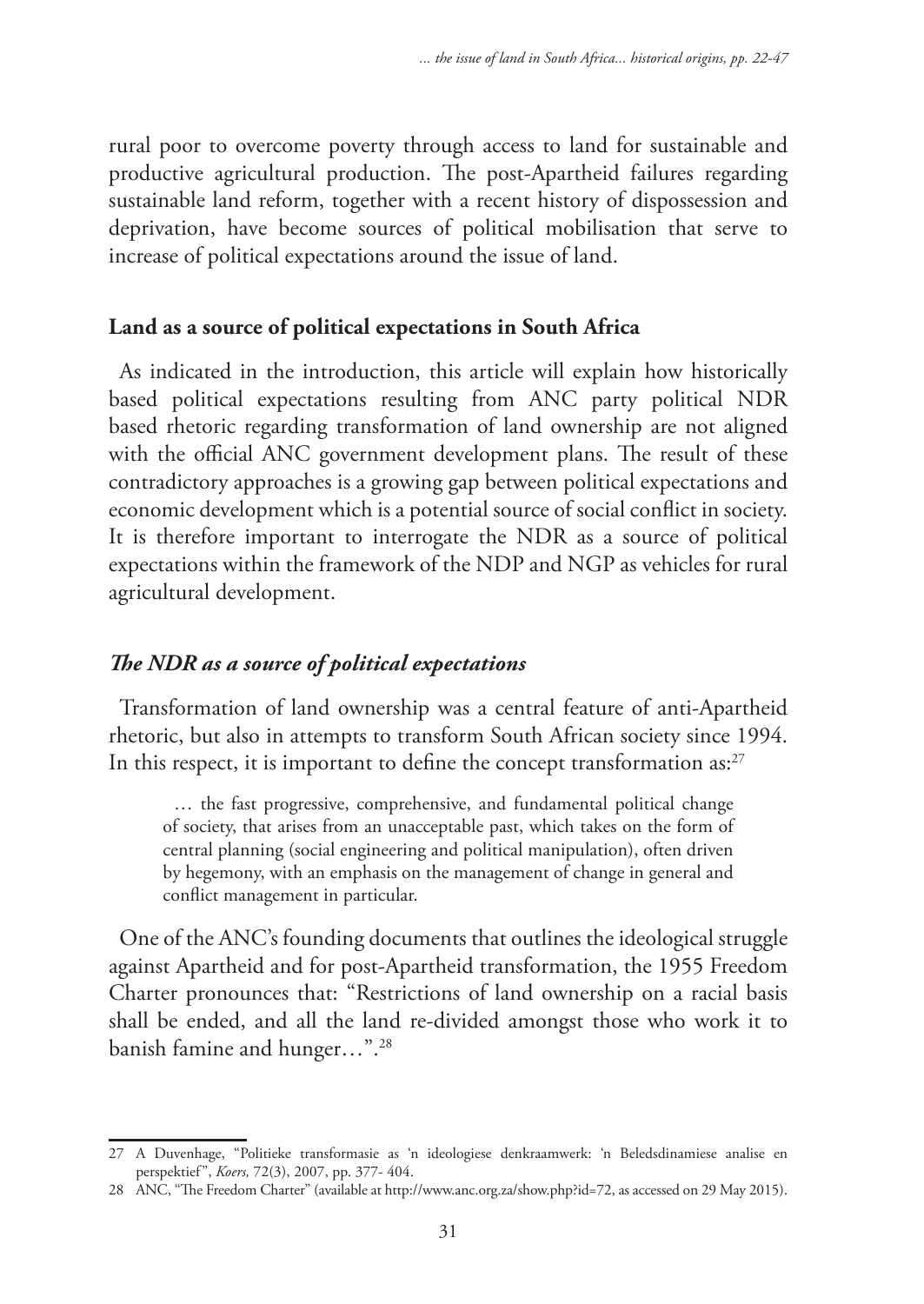The NDR is based on the Freedom Charter and remains the central ideological basis, and to a large degree also the political strategy, through which the governing alliance in South Africa plans to transform South African society. The ANC defines the NDR as: "A process of struggle that seeks to transfer power to the people and transform society into a non-racial, nonsexist, united, democratic one, and changes the manner in which wealth is shared, in order to benefit all the people".29

The ANC's 52nd Polokwane Conference held in 2007 confirmed the commitment to the NDR. This was reaffirmed by the ANC's Bheki Khumalo, who indicated that: "There should be no denying the fact that our tradition is firmly revolutionary, now committed to the National Democratic Revolution of Reconstruction".30 At the conference, the following resolutions were taken regarding land and agriculture by the ANC:

- The state must regulate, but not prohibit ownership of land by non-South Africans who must take the country's commitment to land reform, restitution, redistribution and access to land into account.
- The state and mandated entities must exercise their right to expropriate land in the public's interest and for public purposes and compensation must be awarded in accordance with the constitution with special emphasis on equity, redress and social justice.
- The willing seller, willing buyer principle must be reviewed and market-driven land reform should be discarded in order to accelerate the equitable distribution of land.
- The adequacy of post-settlement support in land reform programmes must be reviewed.
- The management and control of state-owned land should be placed under one department.
- A land audit should be conducted.
- Customary land should be democratised and not only be the preserve of traditional leaders.
- Redundant land belonging to state-owned enterprises and municipalities should be transferred for low cost housing.<sup>31</sup>

<sup>29</sup> ANC, "Strategy and tactics of the ANC December 2012" (available at www.anc.org.za/docs/pol/2013/strategy. pdf, as accessed on 16 February 2016), p. 70.

<sup>30</sup> "We are all in this together: Budget 2008", *ANC Today,* 8(7) (available at www.anc.org.za/docs/anctoday/2008/ at07.htp, as accessed on 25 April 2016), p. 3.

<sup>31</sup> ANC, "52nd National Conference resolutions 20 December 2007" (available at www.anc.org.za>show, as accessed on 4 May 2016).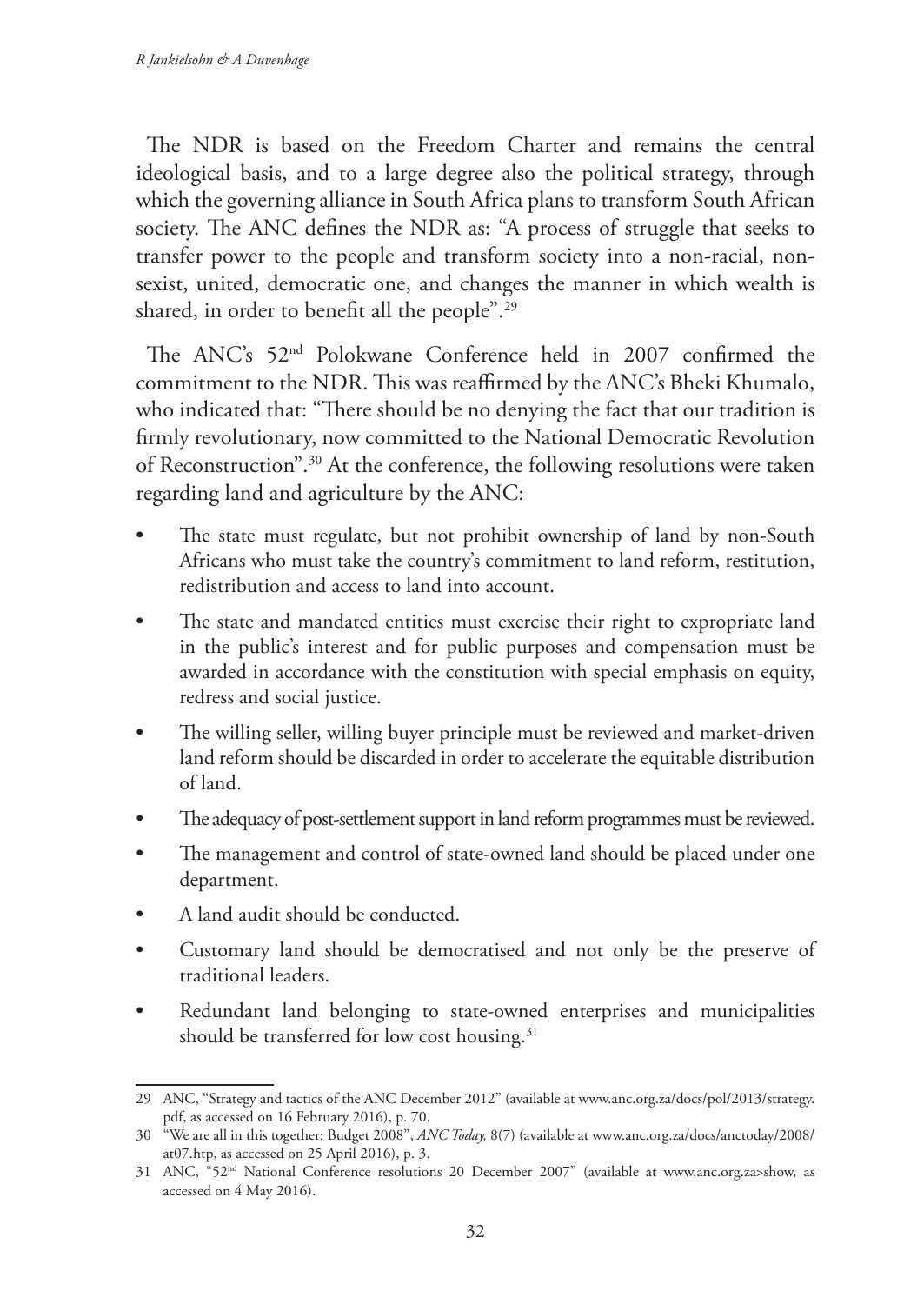The ANC's 53rd Mangaung conference in 2013 reaffirmed the above resolutions, but emphasised that land reform "... must represent a radical and rapid break from the past without significantly disrupting agricultural production and food security".32 The emphasis on "a radical and rapid break from the past" is an indication that the NDR has gained prominence as an ideological vehicle to transform land ownership in South Africa.

The NDR is characterised by two phases in the achievement of its transformation agenda. The first phase was gaining political control of the country achieved during the transition to democracy in 1994. The ANC's Strategy and Tactics document indicates that this first phase has been completed successfully:<sup>33</sup>

Given the nature of the political settlement, the democratic movement used the breakthrough of 1994 as a beach-head to lay the foundation for a systematic transition from colonialism to a National Democratic Society.

The second phase is summarised as:<sup>34</sup>

… interventions required to speed up change, especially with regard to economic and social transformation, can be understood as marking a second phase in the transition to a National Democratic Society.

In terms of agriculture, the second phase sees the National Democratic Society as follows:<sup>35</sup>

In this regard, such a society will place a high premium on redistribution of land in both urban and rural areas for the benefit of those who were denied access under colonialism. Such access must be provided for a variety of purposes including agriculture, housing, environmental preservation, mining and other economic activity, public utilities and spaces, entertainment and other uses. In order to ensure effective and sustainable land and agrarian reform, effective measures will be put in place to assist 'emergent' and small-scale farmers and co-operatives.

While the NDR was meant to be strategy through which to mobilise against the Apartheid regime, it continues to play a central role in ANC political

<sup>32</sup> ANC, "53rd National Conference resolutions 13 January 2013" (available at www.anc.org.za>res>resolutions53rd, as accessed on 4 May 2016), p. 25.

<sup>33</sup> ANC, "Strategy and tactics…" (available at www.anc.org.za/docs/pol/2013/strategy.pdf, as accessed on 16 February 2016), p. 34.

<sup>34</sup> ANC, "Strategy and tactics…" (available at www.anc.org.za/docs/pol/2013/strategy.pdf, as accessed on 16 February 2016), p. 13.

<sup>35</sup> ANC, "Strategy and tactics…" (available at www.anc.org.za/docs/pol/2013/strategy.pdf, as accessed on 16 February 2016), p. 26.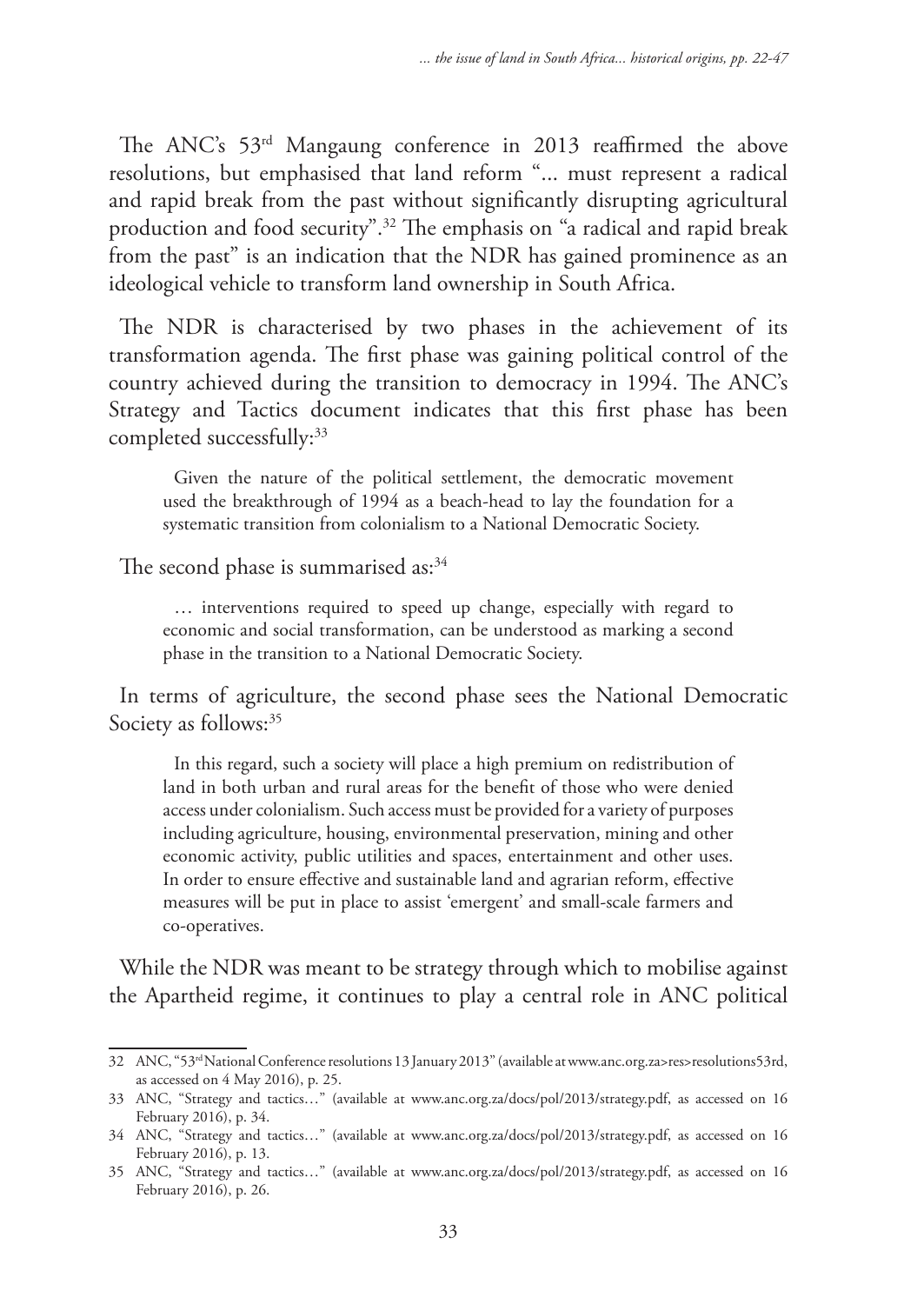campaigns and rhetoric since 1994. In line with the NDR, former President Zuma indicated at the ANC's birthday celebrations in Rustenburg in January 2016 that the party needed to come up with new "instruments" to fast-track land reform to be able to resolve the problems of poverty, inequality and unemployment. While addressing traditional leaders, Zuma took a radical stance stating that: "The source of poverty, inequality, unemployment is land ... which was taken, not bought. Stolen". He went further to say: "But the government of the people has been buying it back as if it was sold at one point. It was never sold, it was taken ... stolen". Later on the same day he repeated these sentiments with the comment that "land hunger" was the cause of poverty and inequality and: "Without solving that problem, rest assured, we would talk about it for many decades to come. We need some bold decisions", and speaking at the event celebrating the ANC's 104th anniversary, Zuma said the pace of land reform "must be radically accelerated".36 These comments caused concern within the agricultural community and are indicative of a more aggressive NDR-based approach to transformation of ownership.

During the 54<sup>th</sup> ANC Conference in December 2018 the ANC resolved to pursue a policy of expropriation of land without compensation. The resolution also indicated that expropriation should be pursued without destabilising the agricultural sector, without endangering food security in the country and without undermining economic growth and job creation.<sup>37</sup> During the same conference, Cyril Ramaphosa was elected as President of the ANC and was sworn in as South Africa's President on 15 February 2018 after Zuma had resigned the previous evening.<sup>38</sup> Later that month the ANC supported a motion in Parliament that allows for Parliament's Constitutional Review Committee to undertake public hearings on the issue of expropriation without compensation and report back to Parliament by 30 August 2018.<sup>39</sup> However, before the Constitutional review Committee had concluded its

<sup>36</sup> S Shoba, "The land was never sold, it was stolen", *Sunday Times News,* 10 January 2016 (available at http:// www.timeslive.co.za/sundaytimes/stnews/2016/01/10/The-land-was-never-sold-it-was-stolen, as accessed on 11 February 2016).

<sup>37</sup> ANC, "54th National Conference Report and resolutions", 16-20 December 2017 (available at http://www.anc. org.za/sites/default/files/54th\_National\_Conference\_Report.pdf, as accessed on 4 August 2018), p. 11.

<sup>38</sup> G Davis, "Cyril Ramaphosa sworn in as President of RSA" (available at http://ewn.co.za/2018/02/15/watchlive-ramaphosa-to-be-sworn-in-as-sa-president, as accessed on 4 August 2018).

<sup>39</sup> J Gerber, "National Assembly adopts motion on land expropriation without compensation" (available at https:// www.news24.com/SouthAfrica/News/breaking-national-assembly-adopts-motion-on-land-expropriationwithout-compensation-20180227, as accessed on 4 August 2018).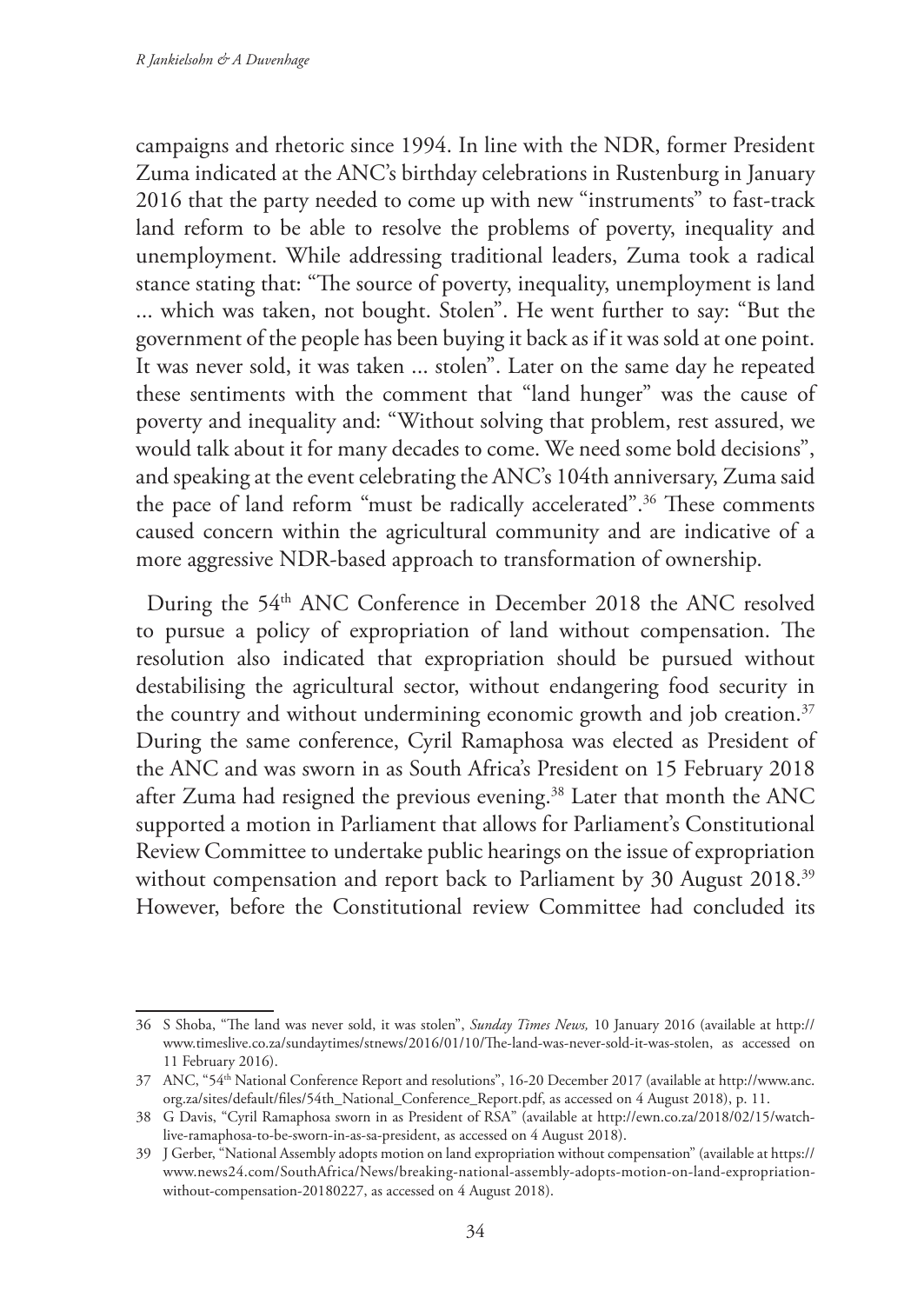public hearings Ramaphosa made the following comments as President of the ANC in a speech following an ANC meeting on 31 July 2018:<sup>40</sup>

The ANC reaffirms its position that the Constitution is a mandate for radical transformation both of society and the economy… Accordingly, the ANC will, through the parliamentary process, finalise a proposed amendment to the Constitution that outlines more clearly the conditions under which expropriation of land without compensation can be affected.

Due to the fact that the hearing was not completed in the Western Cape Province, the announcement by Ramaphosa was met with criticism by the opposition with the Leader of the Democratic Alliance, Mmusi Maimane, making the following comments:<sup>41</sup>

…it appears the ANC does not care about the opinion of the people of this province. Because on Wednesday they announced that they will definitely be changing Section 25 of the Constitution. So it appears these land hearings are about ticking boxes, not consulting South Africans…I call on all South Africans to reject populism, embrace constitutionalism, and work together to build One South Africa For All.

The confusion over the issue of a more radical approach to land reform in the form of expropriation without compensation, using history as an instrument to stir up expectations, has the potential to cause a great deal of economic uncertainty in the agricultural sector which in turn could impact negatively on rural investment and food security.

Van Zyl Slabbert indicates that what politicians in the "old and new South Africa" have in common is the misuse of history: "History is not seen as an impartial investigation into what happened, but rather as a part of a political mobilisation to promote some or other self-interest".42 As a relic of the historical struggle against Apartheid, the NDR remains a powerful ideological force in South Africa. While the NDR-based revolutionary political rhetoric may mobilise political support around historically-based racial disparity relating to land, it does not contribute to investment in agriculture or food security, which are aims of government's official development plans such as

<sup>40</sup> C Ramaphosa, "Read President Cyril Ramaphosa's full speech here" (available at https://www.news24.com/Columnists/ GuestColumn/read-president-cyril-ramaphosas-full-speech-here-20180731, as accessed on 4 August 2018).

<sup>41</sup> M Maimane, "Land hearings are about more power for the corrupt and elite ANC, not the people", Remarks delivered by the Leader of the Democratic Alliance, Mmusi Maimane, to members of the public outside of the Constitutional Review Committee land hearing in Goodwood, Cape Town, on 4 August 2018, issued by the Democratic Alliance.

<sup>42</sup> F Van Zyl Slabbert, *Duskant die Geskiedenis, 'n persoonlike terugblik op die politieke oorgang in Suid-Afrika* (Jeppestown, Jonathan Ball, 2006), p. 21.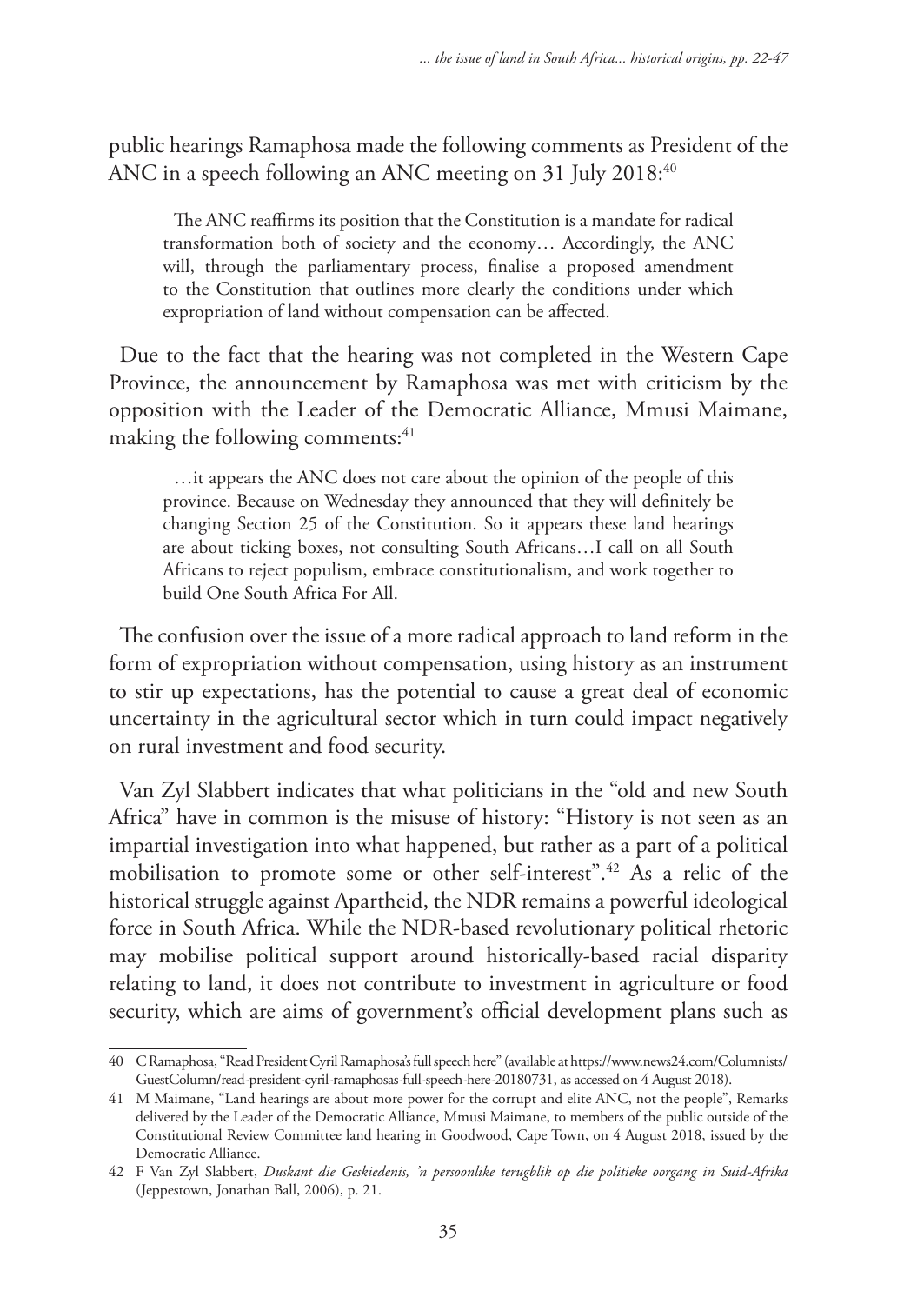the NDP and NGP. In this respect Jeffery summarizes the NDR's racially motivated redistributive agenda as follows:<sup>43</sup>

The documents (ANC Strategy and Tactics documents) make it clear that the ANC's principal objective is not in pursuit of economic growth in order to increase the size of the economic pie. Though the organisation recognises the importance of growth, its main emphasis is rather on redistribution on taking existing wealth from whites and transferring it to blacks.

Liberation based revolutionary political rhetoric from the ANC-led government, relating to transformation of land ownership, is used to mobilise voters during elections and fuels political expectations that can easily serve as a source of resistance to the same government that espouses this if these political expectations are not met on an economic level.

## *Other sources of political expectations*

Not to be outdone by President Jacob Zuma, the leader of the Economic Freedom Fighters (EFF), Julius Malema addressed a crowd in Newcastle in November 2016 with the following controversial utterances: "They found peaceful Africans here. They killed them! They slaughtered them, like animals! We are not calling for the slaughter of white people, at least not for now".<sup>44</sup> This radical stance is echoed in EFF policy documents on land that include references to radical land reform programmes as revolutionary processes similar to those of Russia, the PRC, Cuba, Mozambique, Zanzibar and Zimbabwe.45

In December 2014, the EFF National Assembly passed various policy on proposals that included sections on land redistribution. The most prominent proposal relating to this was, among others, that all land must be transferred to the custodianship of the state in a similar manner that the Mineral and Petroleum Resources Development Act (Act No 28 of 2002) transferred mineral and petroleum resources to the ownership and custodianship of the state. The state will then "administer and use land for sustainable development purposes". Such transfers should take place without compensation and should apply to both black and white South Africans alike.<sup>46</sup>

<sup>43</sup> A Jeffery, *Chasing the rainbow. South Africa's move from Mandela to Zuma* (Cape Town, CTP Printers, 2010), p. 8.

<sup>44</sup> Timeslive, "DA to report 'hate speech' to Human Rights Commission" (available at http://www.timeslive.co.za/ politics/2016/11/08/DA-to-report-Malema-hate-speech-to-Human-Rights-Commission, as accessed on 12 November 2016).

<sup>45</sup> EFF, "Taking back our stolen land – EFF" (available at www.politicsweb.co.za/documents/taking-back-ourstolen-land--eff, as accessed on 29 July 2016).

<sup>46</sup> EFF, "On land: Expropriation of land without compensation for equitable redistribution", resolution passed at the Economic Freedom Fighters National Assembly, December 2014 (available at Sacsis.org.za/site/article/2271, as accessed on 29 July 2016).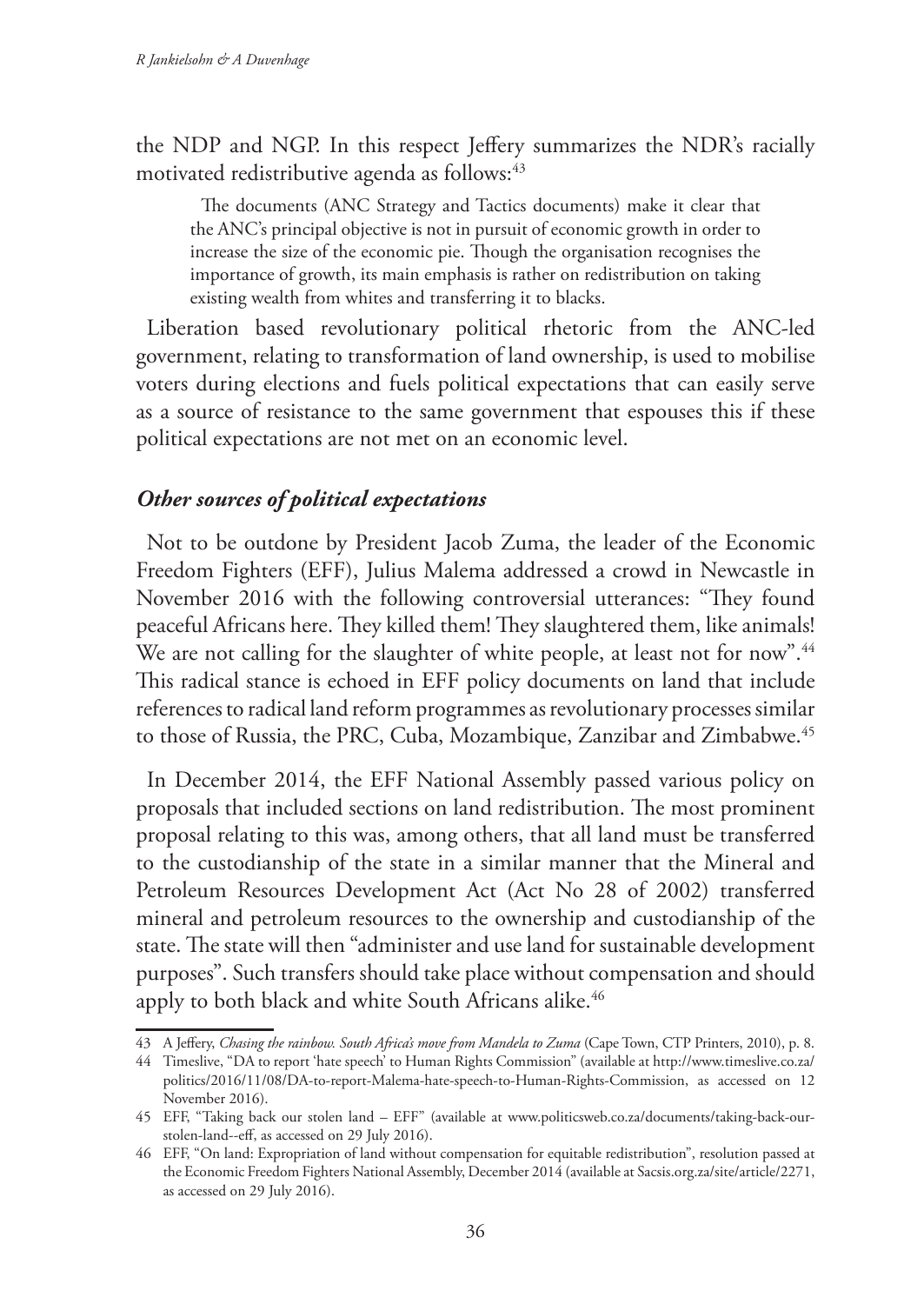The EFF are not the only organisation that supports radical revolutionary approaches to transformation of land ownership. The *Black First! – Land First! Movement* also supports the redistribution along strong racial lines with the following comments:  $47$ 

Without land there can be no freedom or dignity. We want Land First because it is the basis of our freedom, our identity, our spiritual well-being, our economic development and culture. The land of Africans was stolen and this theft has rendered us landless in our own land. We want all the land with all its endowments on its surface together with all the fortunes underground as well as the sky. All of it belongs to us. We are a people crying for our stolen land. We have decided to get it back by any means possible.

While a strong historical basis exists to support the arguments that land was expropriated from various groups of black people by means of conquest and discriminatory post-conquest legislation (i.e. stolen), most of the agricultural land that is currently in the hands of white commercial farmers is protected by constitutionally guaranteed property rights and other legislative arrangements. Individuals farming such land can legitimately argue that they purchased and developed the land into businesses using their own capital and through loans, and now contribute to food security, employment creation and local economic stability.

## *The NDP and NGP as vehicles to meet expectations*

By placing an emphasis on the NDR as the foundation for political rhetoric around more radical approaches to speed up land redistribution, the ANC as a political movement appears to be in conflict with the ANC as a government. As the basis for political rhetoric, the NDR does not share an ideological platform with the NDP.

The NDP places a greater emphasis on agricultural production than the previous Reconstruction and Development Programme (RDP), Growth Employment and Redistribution (GEAR) or Accelerated Shared Growth Initiative (ASGISA) economic plans. As part of the Vision 2030, the NDP envisages rural economies that have greater opportunities for participation in the social, economic and political life of the country. The NDP requires agriculture to support rural economies through land reform, job creation and

<sup>47</sup> BLF, "BLF Revolutionary Call" (available at http://blf.org.za/policy-documents/blf-revolutionary-call/, as accessed on 29 January 2017).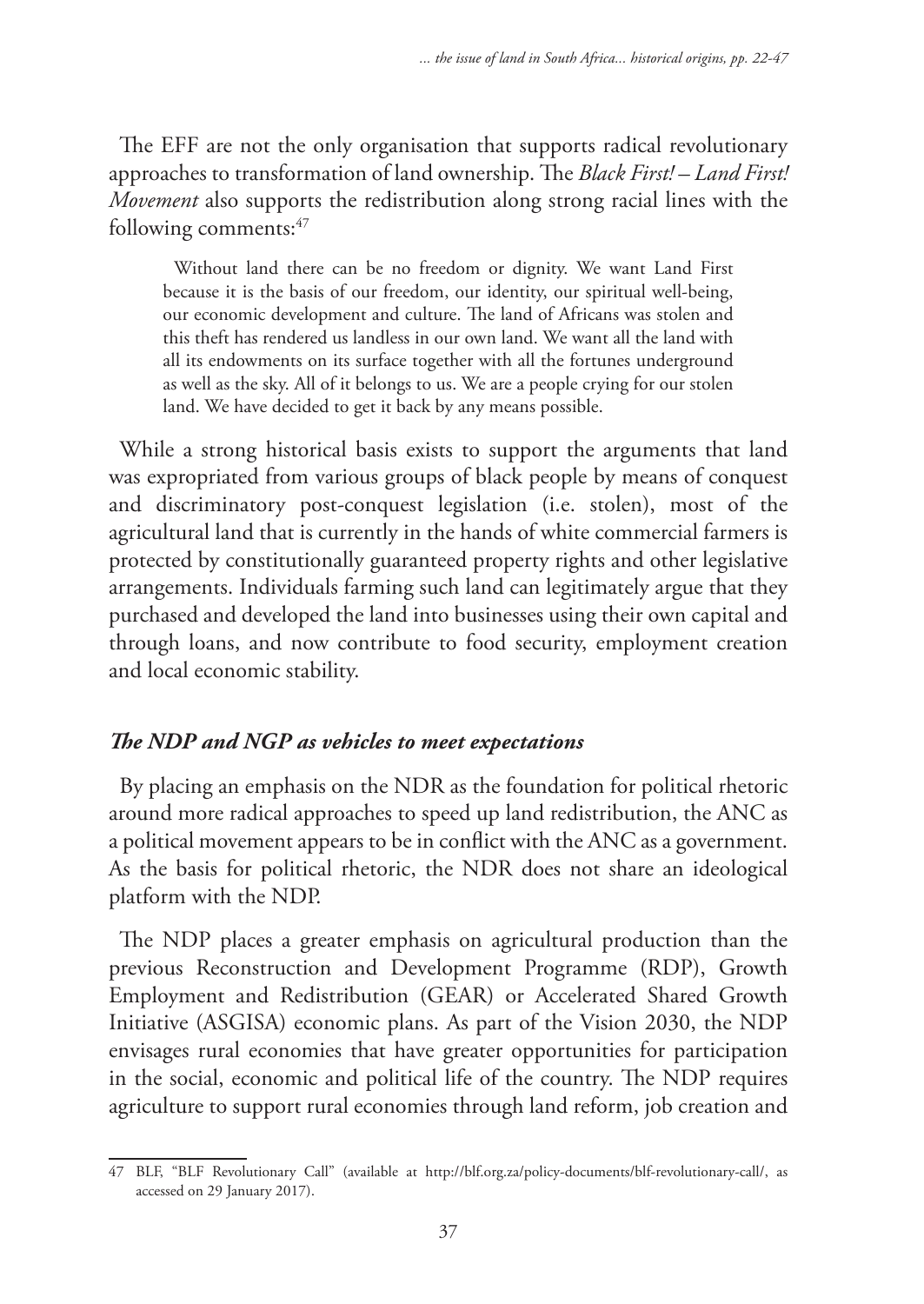poverty alleviation programmes. The main driving force of rural agricultural development will be irrigated agriculture supplemented by dry-land agriculture and the exploitation of the economic potential of agro-processing, tourism and small enterprises such as fisheries. In terms of the broader objectives of the NDP, agriculture is an important feature of a differentiated rural development strategy alongside quality basic services such as education, health care and public transport. Central to this strategy are access to basic services, food security and the empowerment of farm workers.<sup>48</sup> In terms of transformation of land ownership the NDP makes the following proposals regarding land reform:

- The speed of transfers of agricultural land from white to black beneficiaries should be increased without distorting land markets or the confidence of business in the agricultural sector.
- Human resources should be developed through incubators, learnerships, apprenticeships, mentoring and accelerated training in agricultural sciences in order to ensure the sustainable production of agricultural land.
- Land markets should be monitored against undue opportunism, corruption and speculation through various institutional arrangements.
- Land should be successfully transferred by streamlining the land transfer targets with fiscal and economic realities.
- White commercial farmers should be encouraged to contribute to the success of land reform activities through mentorships, chain integration, preferential procurement and skills transfers.<sup>49</sup>

The achievement of the above proposals would be carried out by a model that includes a District Lands Committee (DLC) in each district municipality comprising all landowners in the district, private sector (banks and agribusinesses), national and provincial government departments and government agencies (Land bank and Agricultural Research Council). The DLC would be tasked with identifying 20% of commercial land in each district and give white commercial farmers the option to assist in the transfer of such land to black farmers. Accompanying this is a proposal for an accelerated financing system that would be implemented to assist with skills development and spread the cost between future earnings of the farmer and government. This should be implemented through the following three strategies that, in

<sup>48</sup> Republic of South Africa (RSA), NDP, "National Development Plan Vision for 2030" (Pretoria, National Planning Commission, 11 November 2011), p. 197.

<sup>49</sup> RSA, NDP, "National Development Plan Vision for 2030", p. 206.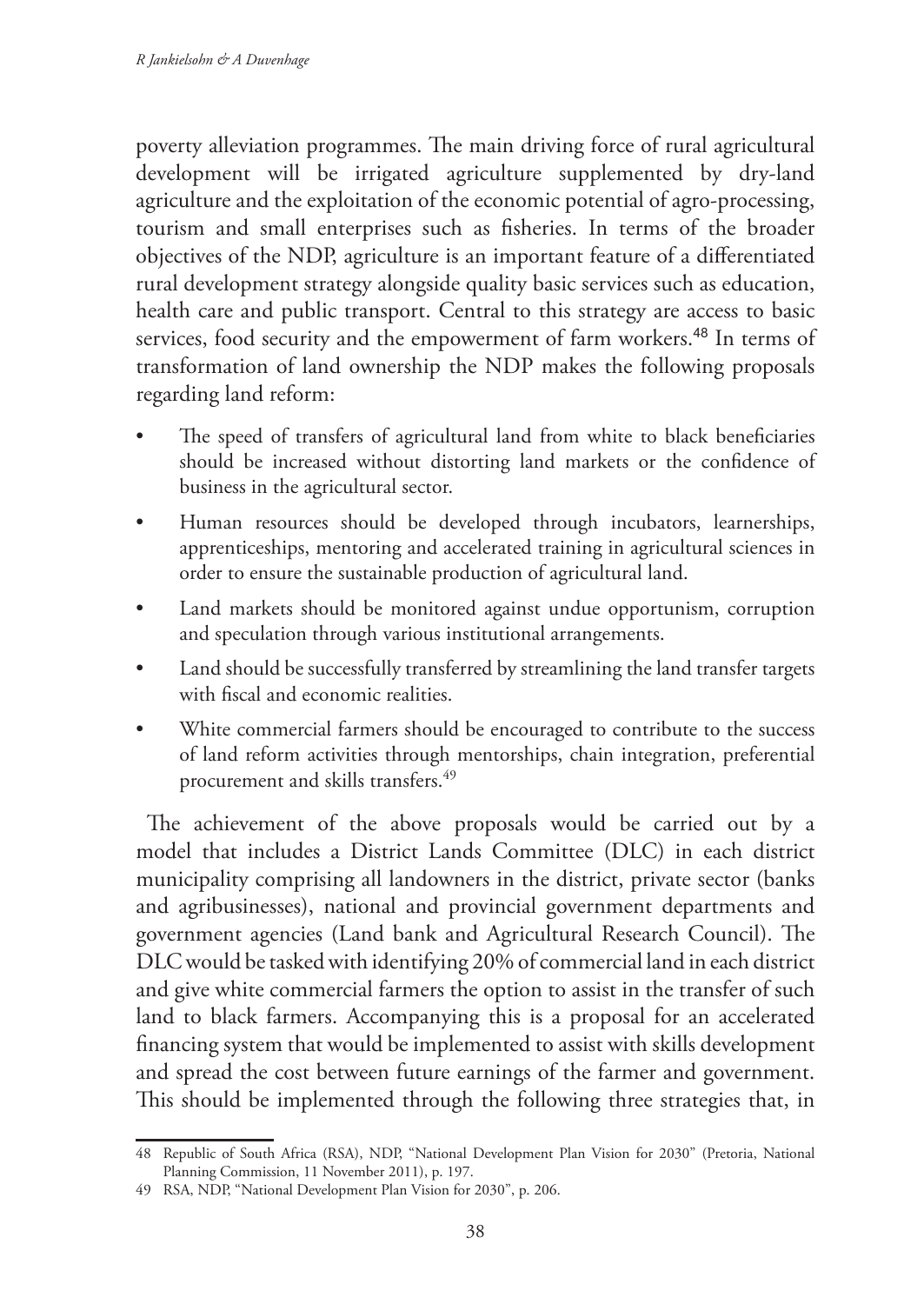terms of the NDP, would remove uncertainty around land reform and loss of investor confidence:

- The identification of available land for transformation purposes which includes land already in the market, land of commercial farmers who are already under severe financial pressure, land held by a willing to exit absentee landlord and land in deceased estates. The aim of this is to acquire land without distorting markets.
- Acquisition of land through the state at 50% of market value, making up the shortfall by cash in kind contributions from commercial farmers who volunteer to participate.
- Farmers who participate would be exempt from losing land later and would gain Black Economic Empowerment (BEE) status.<sup>50</sup>

The above suggestions relating to land reform have not yet been implemented and would not necessarily comply with the demands of the NDR that, in terms of rhetoric, would require aggressive state intervention in transformation.

 Concerns have been raised over the fact that the NDP runs parallel with the NGP. Both developmental plans include the objectives of creating jobs and increasing economic development. The framework of the NGP introduced by government in 2010 placed an emphasis on a green economy, a review of the legal framework in the mining sector, the re-industrialisation of the economy through increased manufacturing, tourism development and high level services, as well as interventions in agriculture. Interventions included job creation through addressing the high costs of fertiliser and other inputs and improving exports and processing. The NGP indicates that more assistance would be given to smallholders with seed, silos, tractors, finance, marketing, water, extension services and other inputs. The plan also emphasised the need to improve the living conditions of farm workers and unblocking stalled land transfers that constrain investment.  $51$ 

In his 2014 budget debate in parliament, Minister for Economic Development, Ebrahim Patel, emphasised the need for "radical economic transformation" within the framework of the NDP and the NGP. In order to achieve radical economic growth, there would be a greater concentration on what Patel referred to as the six "I"s, namely:

<sup>50</sup> RSA, NDP, "National Development Plan Vision for 2030", p. 207.

<sup>51</sup> E Patel, "Ebrahim Patel unveils New Growth Path", *Politicsweb,* 2010 (available at http://www.politicsweb. co.za/party/ebrahim-patel-unveils-new-growth-path, as accessed on 16 February 2016), p. 2.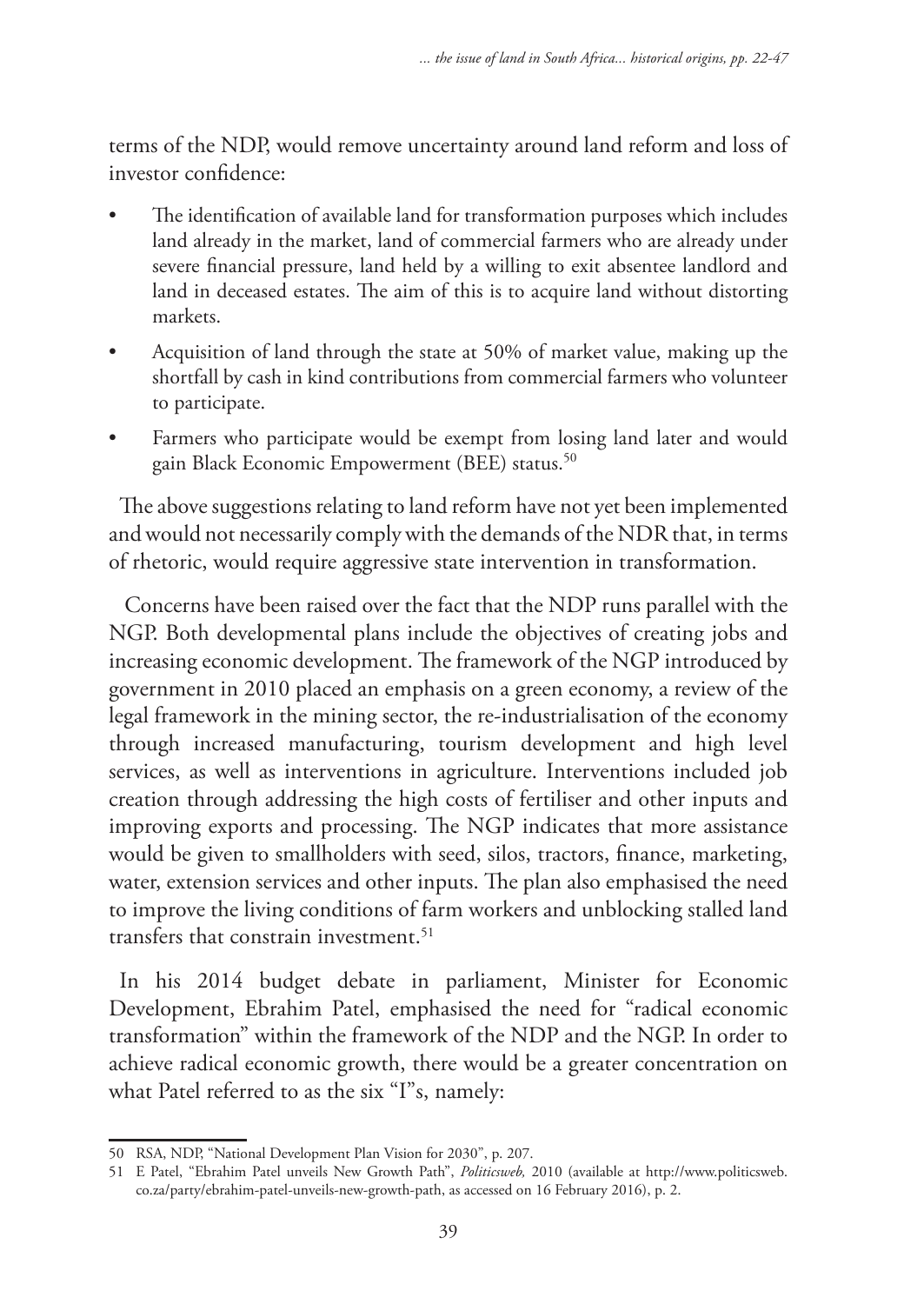- infrastructure;
- industrialisation;
- investment;
- innovation:
- inclusion, and
- integration.<sup>52</sup>

There are currently two plans for economic growth and increased job creation which form the basis of developmental initiatives that run parallel to each other. The NGP appears to supply greater strategic direction for the implementation in some areas of the NDP. In this respect, Hendriks<sup>53</sup> indicates that the NDP places a great deal of emphasis on public resources to achieve its development outcomes, while the NGP recognises that investments in poverty reduction, job creation and economic growth require a social commitment and partnerships. Deficiencies of both plans are that neither of them place enough emphasis on food security or agriculture. While agriculture is mentioned in both, food security is ignored. Both programmes ignore the fact that hunger and poverty are inextricably linked to one another.

South Africa in practice appears to have three approaches to development and agriculture, namely (i) the NGP that has a vision based on state-led growth as a strategy for creating a developmental state, (ii) the NDP that favours private sector investment-led growth and (iii) the politically driven NDR that aims for a national democratic society with a mixed economy, with state, cooperative and other forms of social ownership and private capital.54 Although each of these approaches have noble objectives, their ideological diversity remains an inherent source of internal conflict within both the ANC and society. These conflicting ideological views within the ANC-led government remain the greatest source of policy uncertainty. Policy uncertainty creates a breeding ground for politically opportunistic rhetoric that breathes life into often unrealistic expectations.

<sup>52</sup> E Patel, "Budget vote speech by Minister of Economic Development" *Parliament,* 22 July 2014 (available at http://economic.gov.za/communications/50-media-releases/261-budget-vote-speech-by-miniter-of-economicdevelopment-ebrahim-patel-22-july-2014, as accessed on 16 February 2016).

<sup>53</sup> S Hendriks, "South Africa's National Development Plan and New Growth Path: Reflections on Policy Contradictions and Implications for Food Security", *Presidential Address of the Agricultural Economics Association of South Africa,* Bloemfontein, 1 October 2012 (available at Repository.up.ac.za/bitsream/handle/2263/22052/ Hendriks\_South\_2013.df?sequence=1, as accessed on 16 February 2016), pp. 10, 13-14.

<sup>54</sup> ANC, "Strategy and tactics…" (available at www.anc.org.za/docs/pol/2013/strategy.pdf, as accessed on 16 February 2016), p. 27; F Cronjé, *A time traveller's guide to our next ten years* (Cape Town, Tafelberg, 2014), p. 11.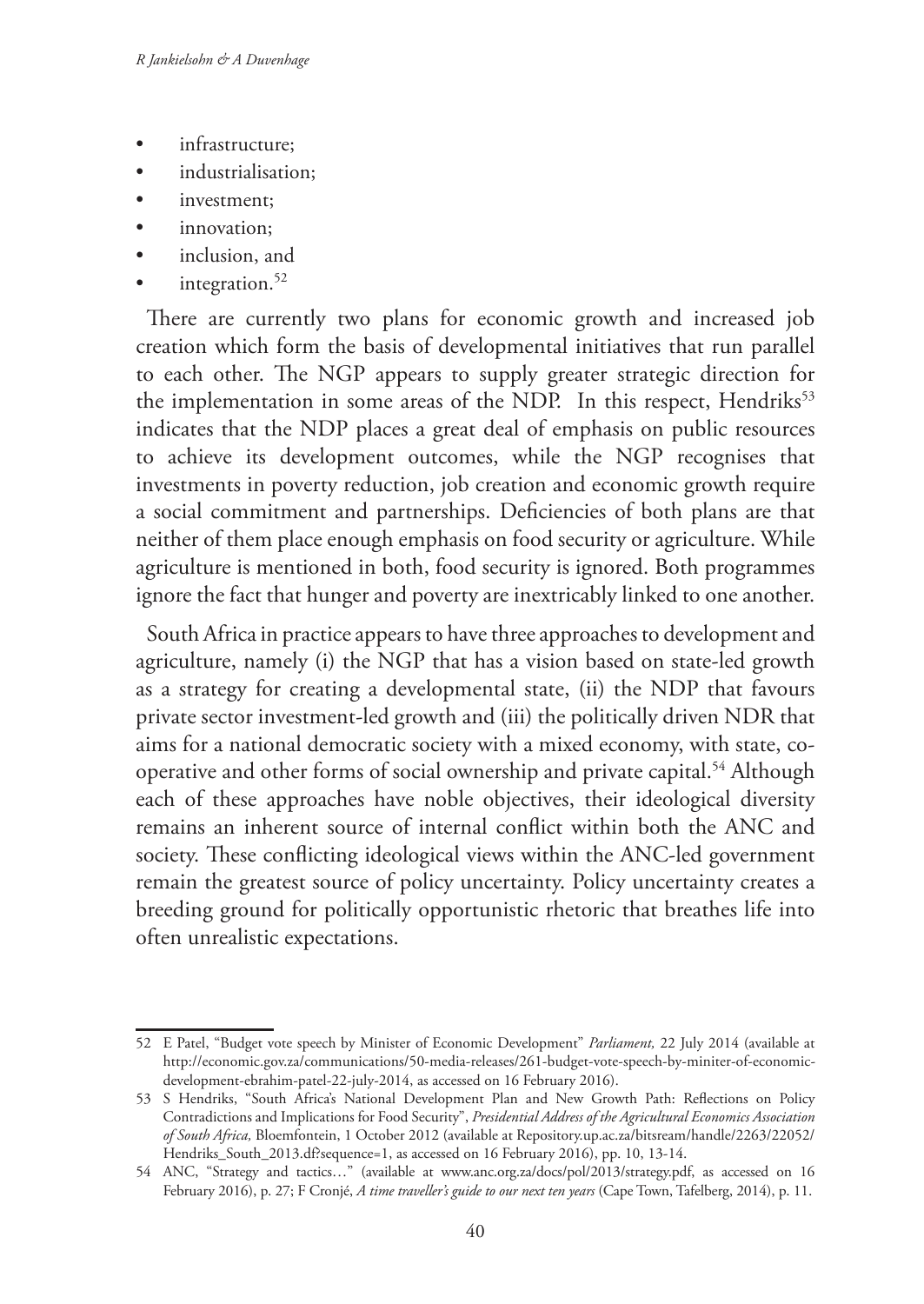When determining which strategies are regarded by the NDR as dominant in the implementation of its aims of a national democratic society, the following extract from the ANC Strategy and Tactics document is crucial: "In broad terms our approach is informed by the ideals contained in the Freedom Charter", while "The practical measures towards a national democratic society are contained in the Reconstruction and Development Programme (RDP) adopted by the ANC, the Tripartite Alliance and the broad mass democratic movement in the run-up to the first democratic elections".55

This statement in 2012 only recognises the Freedom Charter which was a political document and only the previous 1994 RDP as a government programme, for the transformation of society. While various ANC-led governments might have attempted to speed up growth and employment through more liberal government programmes of action, it is clear that the radical NDR paradigm has prevailed at a party political level. The ANC has been unable to make the important paradigm shift from liberation movement to governing political party.

The current, more radical proposals to transformation of land ownership that include land ceilings, restrictions on foreign land ownership and the deviation from the willing buyer, willing seller principle are further indications that the NDR is soundly entrenched as the dominant paradigm within the current Zuma-led ANC government.<sup>56</sup> The problem is that NDR rhetoric creates economic uncertainty that undermines the economic plans and programmes that are meant to deliver the objectives of the NDR. This has exacerbated the gap between expectations and the ability to meet those expectations. The implications of this gap are explained in the next section.

### **Expectations as sources of conflict over land ownership**

A useful tool to explain expectations as a source of conflict is what James C Davies coined the J-curve theory. In developing his theory on revolutions, Davies indicated that revolutions are most likely to occur when there have been periods of social and economic improvements that are suddenly replaced by periods of sharp reversal.57 After such a reversal, people fear that what they

<sup>55</sup> ANC, "Strategy and tactics…" (available at www.anc.org.za/docs/pol/2013/strategy.pdf, as accessed on 16 February 2016), p. 57.

<sup>56</sup> JC Davies, "Towards a theory of revolution", JC Davies (ed.), *When men revolt and why. A reader in political violence and revolution* (New York, The Free Press, 1971), p. 135.

<sup>57</sup> JC Davies, "Towards a theory of revolution", JC Davies (ed.), *When men revolt and why....*, p. 135.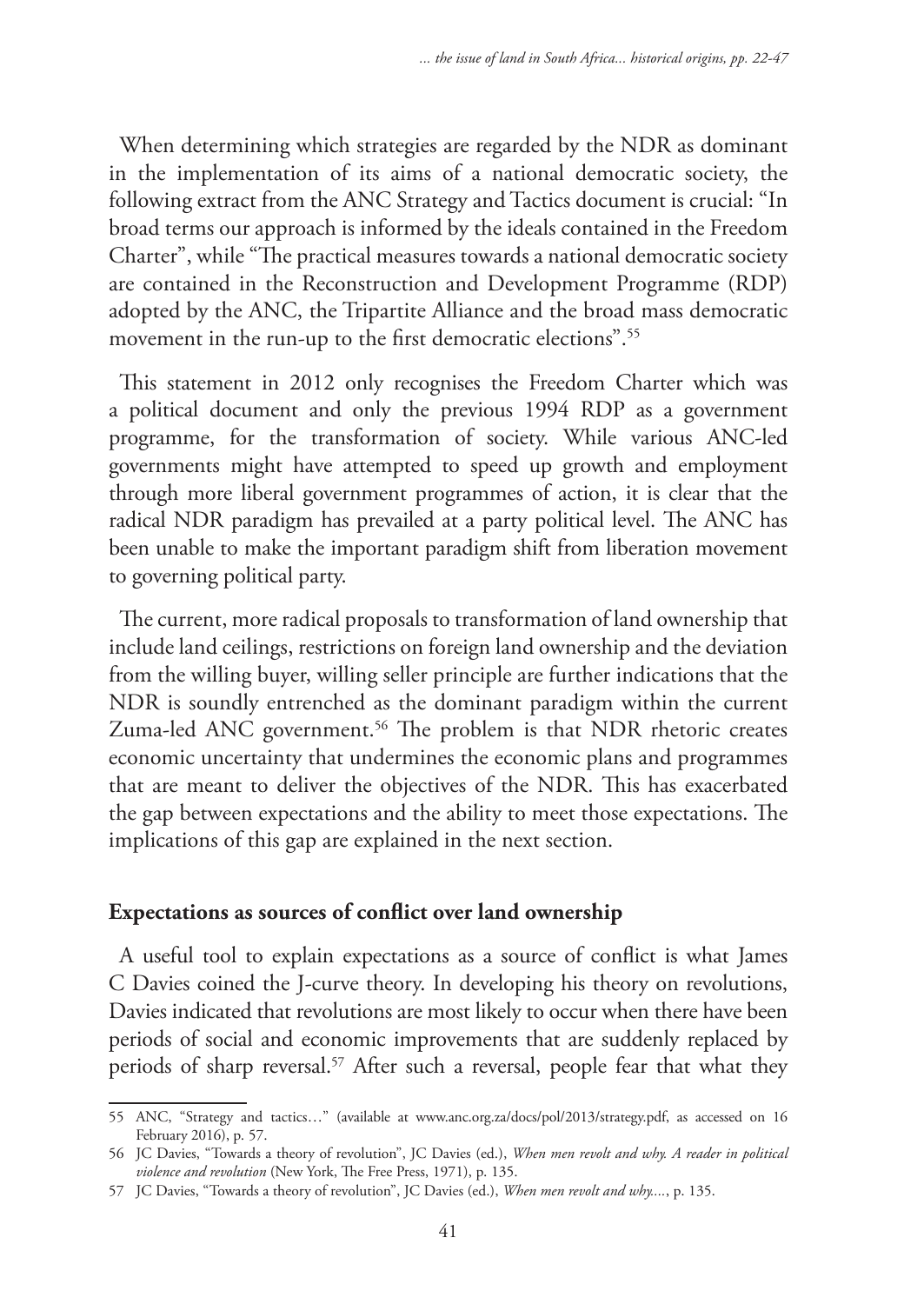have fought for or earned will be lost and their mood becomes revolutionary. Davies argued that, rather than the poor, it is those who have gained the most from a transformation process who are most likely to revolt when their fears of losing that which they have gained appear to become a reality. The revolt is not necessarily due to their material losses, but rather due to their state of mind and mood that is driven by a fear of losing hard won material benefits. Based on this assumption, he argues that revolutions are most likely to occur in societies where basic day to day survival is not at the forefront of people's minds. Physical deprivation is not the cause of a revolution, but rather the fear of physical deprivation.58 In this respect, a growing black middle class in South Africa has experienced substantial economic growth and has a great deal to lose through political decisions that have the potential to negatively affect their newly found economic status. The politically expedient NDR rhetoric fuels increased expectations which are not able to be met by actual delivery by development programmes such as the NDP.





**AND REVOLUTION!** 

Source: TG Jacobsen, "The J-curve – James C Davies' theory of revolutions", *Popular Social Science*, 2013 (available at www.popularsocialscience.com/2013/04/17/james-c-davies-j-curve-theory-of-revolutions/, as accessed on 5 July 2015), p. 1.

<sup>58</sup> JC Davies, "Towards a theory of revolution", JC Davies (ed.), *When men revolt and why…*, pp. 134-147.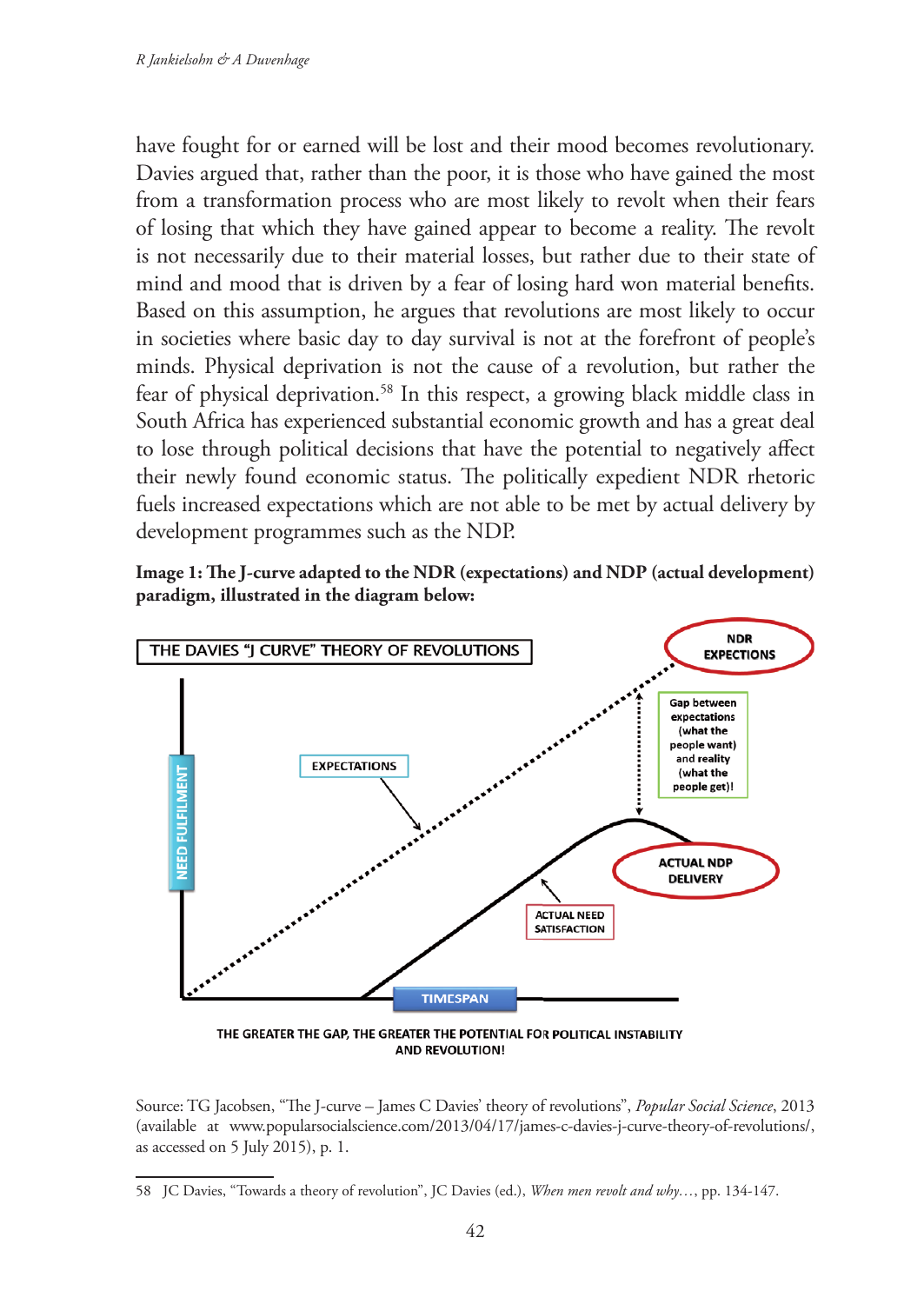From the above diagramme<sup>59</sup> it is evident that the gap between the politically mobilised expectations (what people want) and the lethargic implementation of economic plans (what people get) could be an important cause of political dissatisfaction and ultimately even revolutions. The greater the gap, the greater the potential for revolutions or other forms of political unrest. The increasing gap between expectations and the government's ability to deliver effective government services and growing unemployment are sources of political protests in South Africa. There is also concern that economic and political post-1994 gains are being rapidly lost. An analysis of the Institute of Strategic Studies (ISS) Public Violence Monitor data from January 2013 to December 2015 suggests that South Africa experiences an average of three protests per day (including labour strikes). The increase in protests, combined with a history of violence, the unresolved structural inequalities and growing frustration with the ruling ANC are serious threats to the political and economic stability in the country.60 The slow progress in the transformation of land ownership together with political expectations in this regard are growing sources of potential conflict in South Africa. Political expectations have been fuelled by historically based and politically driven NDR rhetoric, while expectations are dashed by the slow progress of economic transformation required for the success of transformation of land ownership. In this respect it is important to note that transformation of land ownership is not only about transfers of land, but even more importantly about the effective use of transferred land to contribute to rural economic development and food security.

The historical need for transformation of land ownership must be motivated by social equity, achievable economic objectives and mature political outcomes. Land reform that is carried out for ideological reasons or to placate leftist movements in society often leads to political unrest or even violent conflict. Government can mitigate expectation-based social conflict through a greater emphasis on post land redistribution support, employment creation through agribusinesses in rural areas and by ensuring that food security is an important outcome of transformation of land ownership. Redress must be viewed in terms of the overall economic upliftment of rural communities and not only through land transfers to individuals or small groups of beneficiaries.

<sup>59</sup> JC Davies, "Towards a theory of revolution", JC Davies (ed.), *When men revolt and why....*, p. 135.

<sup>60</sup> Businesstech, "This is what's driving South Africans to violent protests" (available at Businesstech.co.za/news/ general/127489/this-is-whats-driving-south-africans-to-violent-protests, as accessed on 28 July 2016).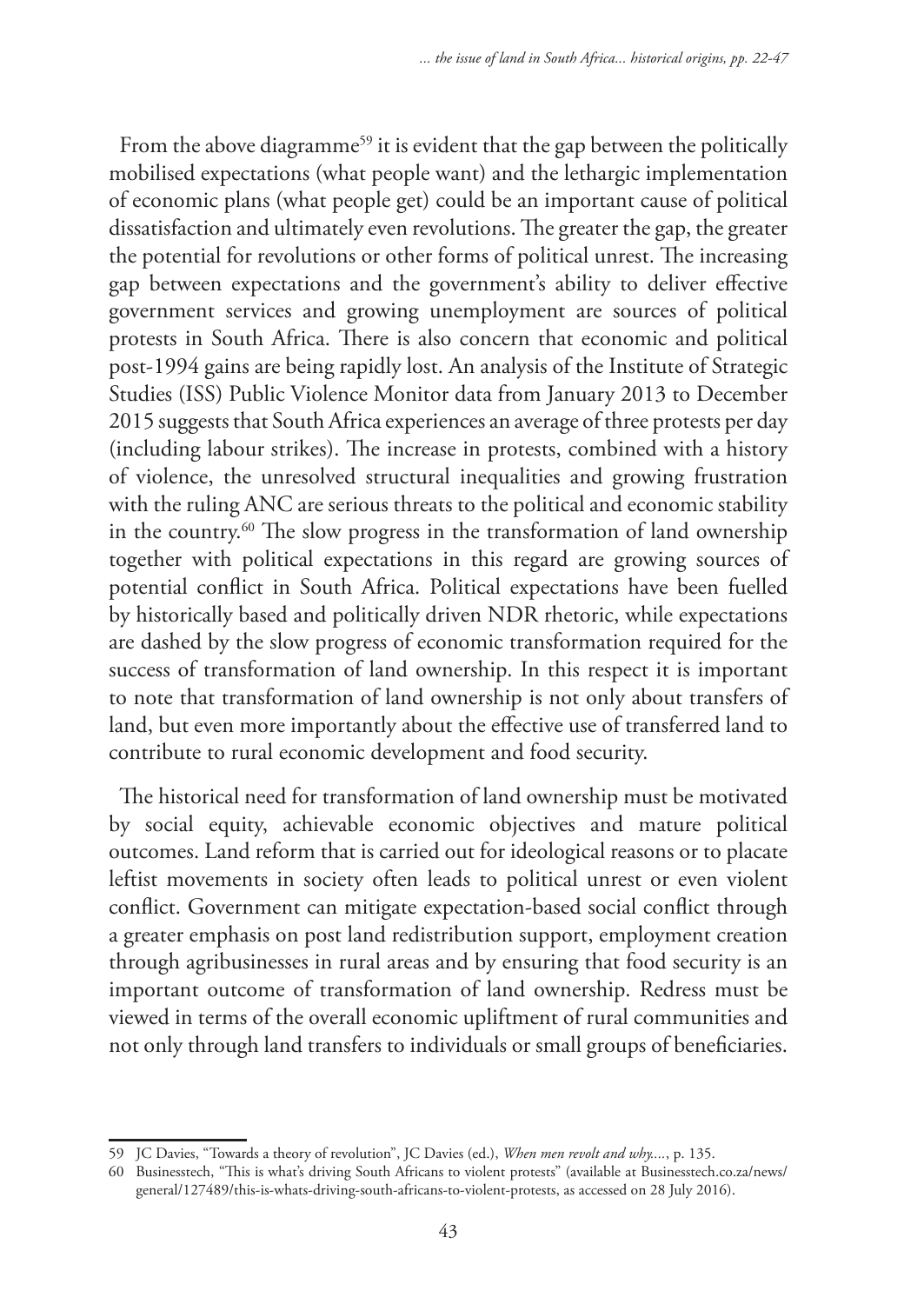## **Concluding remarks**

In his book "Feeding Frenzy", Paul McMahon states that: "especially in Africa, land has cultural, sentimental and political meaning. It is a reminder of past dispossession, a symbol of present dignity and a source of future security".<sup>61</sup> In this respect transformation of land ownership in South Africa is less about forging a livelihood out of marginally productive land and more about historically motivated social redress. It is therefore important to separate the three issues namely, land as a source of livelihoods, land as a source of historic and social redress and land as a source of political mobilisation.

Land remains a symbol of past dispossession that is a central feature of completing the second phase of the NDR, which is to break the perception of white monopolies over certain industries such as the agricultural industry. Transformation of land ownership, and the conflicts created over this issue, have become a source of political mobilisation based on McMahon's above description of land as having "cultural, sentimental and political meaning". The dilemma that this creates is that land has to be put to productive use in order to provide food security for a growing urban population and economic stability for an impoverished rural population. In this respect the current political approaches have proved to be economically unsustainable and have widened the gap between political expectations and economic delivery. The expectation gap regarding various social and political issues continues to serve as a significant source of conflict and protest action in South Africa.

Future political stability will depend on government's ability to create a delicate balance between redress for historical wrongs through land redistribution on the one side, while maintaining food security and rural economic stability on the other. South Africa has a history of finding resolutions to serious political, social and economic issues through dialogue. An inclusive approach that is aimed less at political approaches that fuel expectations and more at finding economic solutions that include redress and redistribution is the only way to prevent the current social and political uncertainty over land from becoming a source of political conflict.

While history cannot be wished away, the effects of history can be mitigated in order to prevent expectation based conflict. The purpose of transformation of land ownership should not only be political in nature, but should also

<sup>61</sup> P McMahon, *Feeding frenzy: The new politics of food* (London, Profile Books, 2014), p. 201.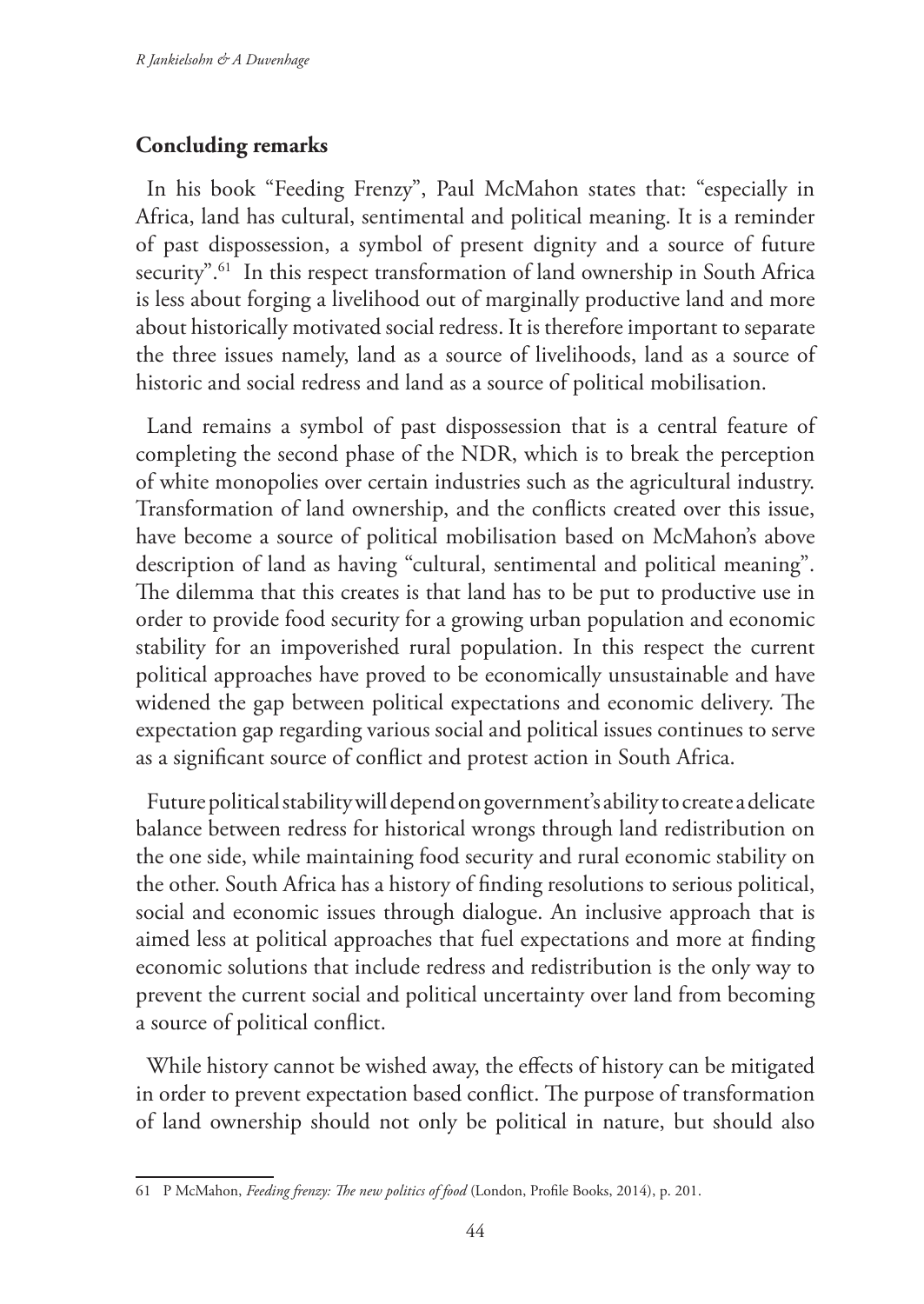have the aim of contributing to the fight against poverty, unemployment and inequality. This implies that transformation initiatives should ensure that transferred land is put to productive use. Government transformation initiatives should not only ensure redistribution of land, but also promote employment opportunities in agriculture, expand local economic development and contribute to food security.

Employment creation remains an important objective for the agricultural industry. In modern economies, more employment is created by agribusinesses than in farming itself. In less-developed agricultural economies there is less agribusiness and farming remains the main employer in rural areas. Agriprocessing such as, among many others, grain milling, cotton spinning and weaving, food processing and cigarette factories are crucial sources of employment. When small scale traders, food wholesalers, retailers and peddlers are included in the value chain, the volume of indirect employment often overtakes employment on farms. These employment opportunities assist individuals to escape from the rural poverty traps.<sup>62</sup>

Food security is an equally important factor that has to be factored into transformation of land ownership. A nation is regarded as food secure when it is able to manufacture, import, retain and sustain food required to support its population at minimum per capita nutritional standards.<sup>63</sup> Sustainability of affordable sources of food for a growing population can have serious political implications. Food has been a source of conflict and even revolutions throughout history, whether in ancient Rome, Queen Marie Antoinette's France or Tsarist Russia. In more recent times the political unrest in Arab countries is directly linked to food. Arab autocrats maintained stability through cheap food supplies. The social contract was: "we give you cheap bread, you don't demand democracy". Skyrocketing food prices in 2008 resulted in bread riots in Jordan, Morocco, Algeria, Lebanon, Syria and Yemen. In Tunisia the protestors faced riot police with baguettes. Bread prices in Egypt rose by more than one-third and by March 2008 people had begun to die in bread lines due to fights or exhaustion. The army was instructed to take over the baking and distribution of government subsidised bread on instruction of President Mubarak. By January 2011, unrest over food in Egypt had started a revolution with people complaining that they were forced to live on beans.<sup>64</sup>

<sup>62</sup> GM Meier & JE Rauch, *Leading issues in economic development* (New York, Oxford University Press, 2005), p. 405.

<sup>63</sup> DC Du Toit, "Food security", *Directorate Economic Services Production Economics Unit,* March 2011 (Pretoria,

Department of Agriculture, Forestry and Fisheries, 2011), p. 3. 64 P McMahon, *Feeding frenzy…*, pp. 49-51.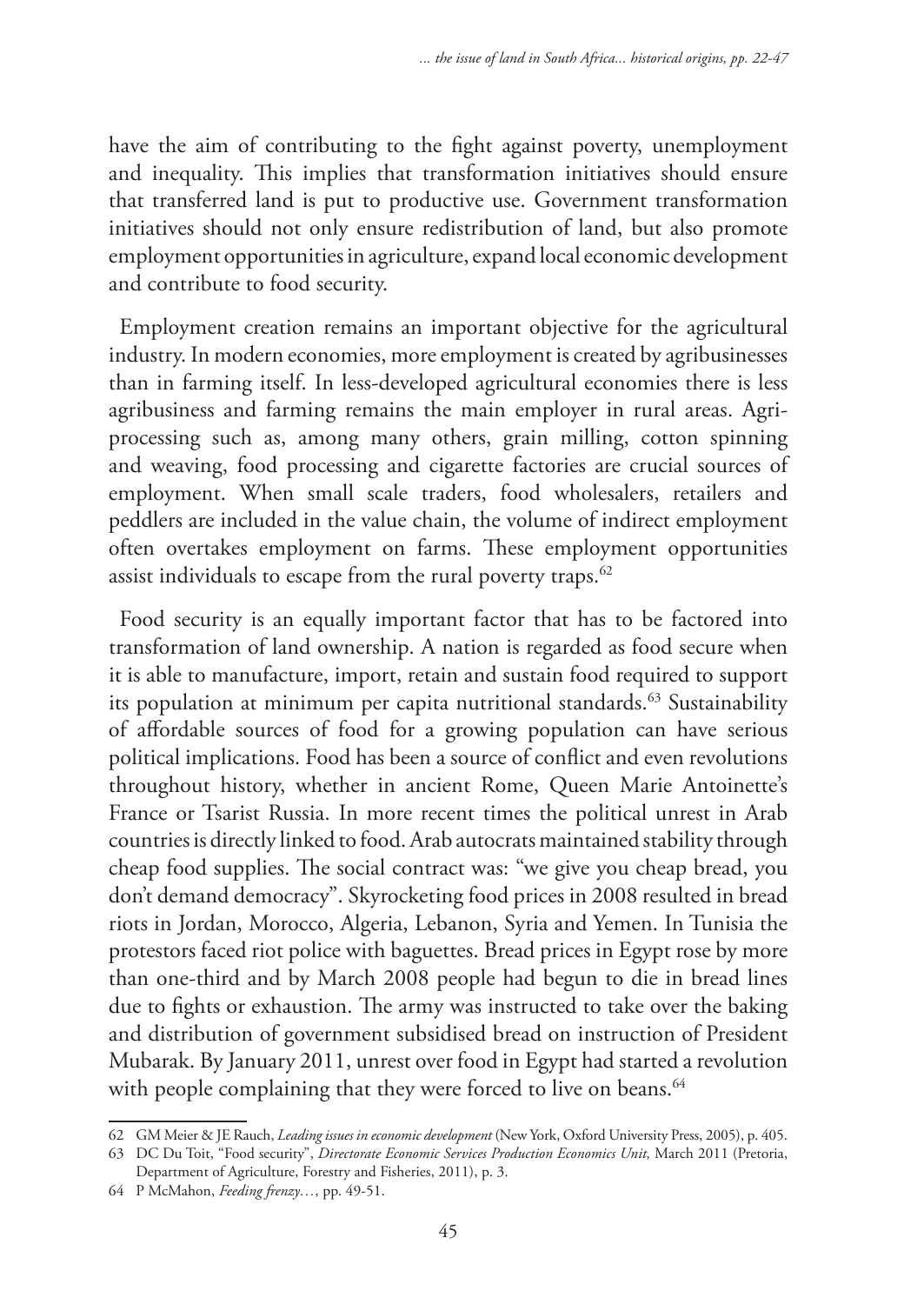Contrary to what many people in South Africa might believe, the country is not well-suited for agriculture. A large portion of the country is drought prone and most farms survive as businesses due to the efficient manner in which the land is managed. About 20% of farms supply 80% of all food in the country. Commercial farmers account for 95% of all locally produced food, while the remaining 5% is produced by the approximately 220 000 emerging farmers and two million subsistence farmers. While 69% of land in South Africa is estimated to be good for grazing alone, only 13% of land is arable (good for cultivation) and 3% are considered to be high potential agricultural soil. This cannot be ignored in discussions concerning the transformation of land ownership.<sup>65</sup> In order to remain competitive it has become necessary for farmers to obtain more land and increase the size of farming operations. Most smallholder and even medium-sized farms are struggling to survive due to the demands of a global environment. Government has to ensure that South African farmers survive and remain competitive through relevant research, support and improvement of their access to credit through secure tenure, especially in former homeland areas.<sup>66</sup> Modern farming is about business and entrepreneurship as much as it is about land. In this respect, Herbst and Mills correctly indicate that:<sup>67</sup>

Like any other sectors, those who survive and prosper will be the better farmer, marketer and entrepreneur, improving yields and technology, and inserting themselves into local and global value chains.

This is supported by Hall<sup>68</sup> who advocates that adequate budgets are required for transformation of land ownership to cover the capital required to purchase land for redistribution and restitution purposes as well as support such as infrastructure and equipment, administrative budgets for the effective administration of the department and transformation activities and a budget for extension and training support for beneficiaries of transformation initiatives. Current budgets for the DRDL are not adequate and will have to increase significantly if government's redistribution of land targets are to be met.

Within a transformation context, it remains important to ensure that historically necessitated redistribution initiatives are accompanied by

<sup>65</sup> I Kotzé & M Rose (eds.), *Farming facts and trends: Reconnecting South Africa's food systems to its ecosystems* (Cape Town, World Wildlife Fund – South Africa (WWF-SA), 2015), pp. 405, 410.

<sup>66</sup> J Herbst & G Mills, *How South Africa works and must do better* (Johannesburg, Pan Macmillan, 2015), p. 73.

<sup>67</sup> J Herbst & G Mills, *How South Africa works...,* p. 73.

<sup>68</sup> R Hall (ed.), "Another Countryside? Policy options for land and agrarian reform in South Africa", *Institute for Poverty Land and Agrarian Studies* (Cape Town, University of the Western Cape, 2009), pp. 262-263.